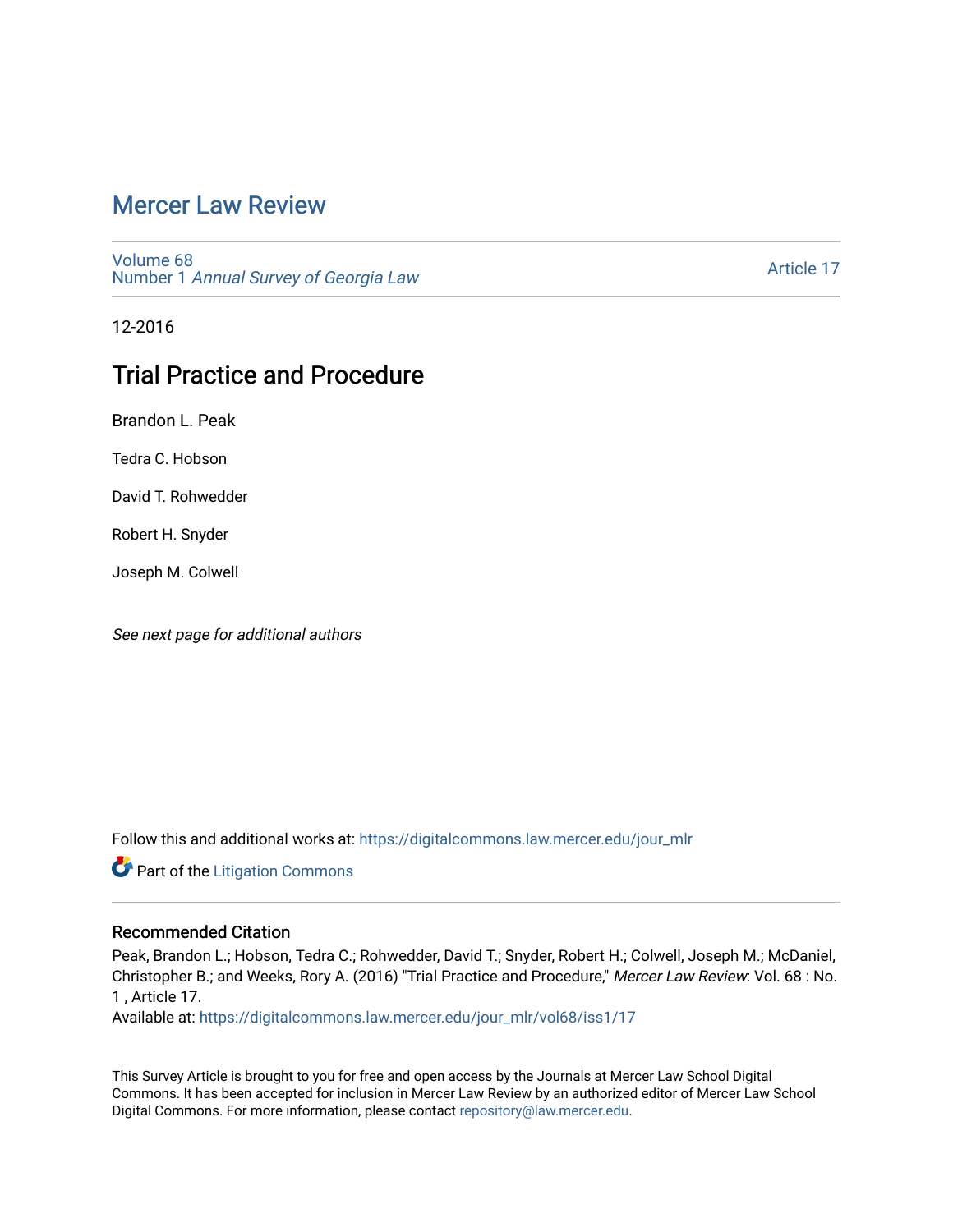## Trial Practice and Procedure

### Authors

Brandon L. Peak, Tedra C. Hobson, David T. Rohwedder, Robert H. Snyder, Joseph M. Colwell, Christopher B. McDaniel, and Rory A. Weeks

This survey article is available in Mercer Law Review: [https://digitalcommons.law.mercer.edu/jour\\_mlr/vol68/iss1/17](https://digitalcommons.law.mercer.edu/jour_mlr/vol68/iss1/17)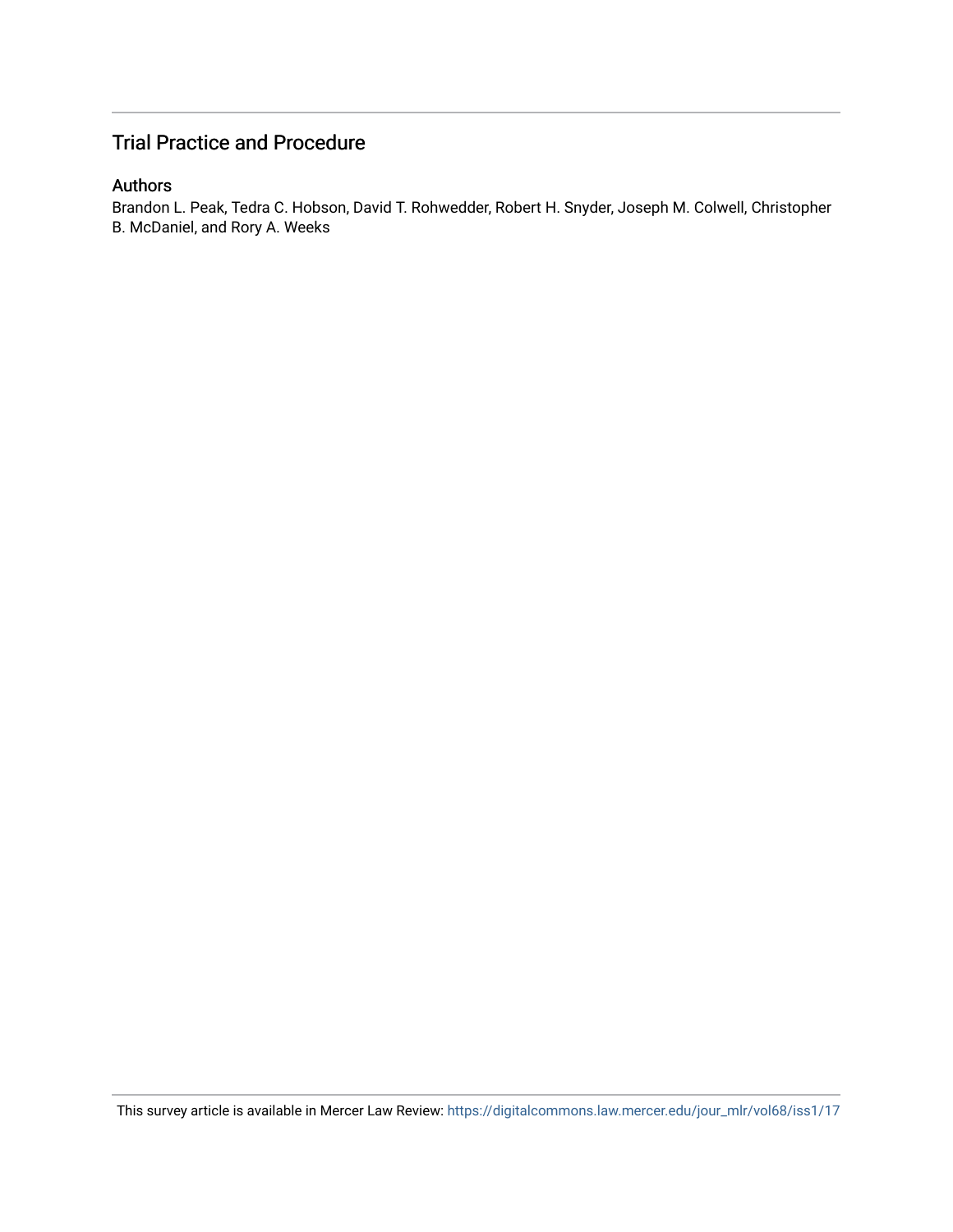# **Trial Practice and Procedure**

**by Brandon L. Peak,\* Tedra C. Hobson,\*\***

David T. Rohwedder,\*\*\* Robert H. Snyder,\*\*\*\*

**Joseph M. Colwell,\*\*\*\*\* Christopher B. McDaniel,\*\*\*\*\***

**and Rory A. Weeks\*\*\*\*\*\*\***

\* Partner in the firm of Butler Wooten **&** Peak LLP, Columbus and Atlanta, Georgia. The Citadel (B.S., summa cum laude, 2001); Mercer University, Walter F. George School of Law **(J.D.,** magna cum laude, 2004). Member, State Bar of Georgia.

**\*\*** Partner in the firm of Butler Wooten **&** Peak LLP, Columbus and Atlanta, Georgia. Emory University (B.A., 2000); Georgetown Public Policy Institute (M.P.P., 2004); University of Georgia School of Law **(J.D.,** magna cum laude, **2007).** Member, State Bar of Georgia.

**\*\*\*** Associate in the firm of Butler Wooten **&** Peak LLP, Columbus and Atlanta, Georgia. University of Alabama at Birmingham (B.A., with honors, **2005);** University of Pennsylvania School of Medicine (MBE, summa cum laude, **2006);** Samford University, Cumberland School of Law **(J.D., 2009).** Member, State Bar of Georgia.

**\*\*\*\*** Associate in the firm of Butler Wooten **&** Peak LLP, Columbus and Atlanta, Georgia. University of Georgia (B.A., cum laude, **1999);** University of Georgia School of Law **(J.D.,** magna cum laude, **2008).** Member, State Bar of Georgia and State Bar of Florida.

**\*\*\*\*\*** Associate in the firm of Butler Wooten **&** Peak LLP, Columbus and Atlanta, Georgia. Mercer University (B.A., cum laude, 2010); Mercer University, Walter F. George School of Law **(J.D.,** magna cum laude, **2013).** Member, State Bar of Georgia.

**\*\*\*\*\*\*** Associate in the firm of Butler Wooten **&** Peak LLP, Columbus and Atlanta, Georgia. Columbus State University (B.A., summa cum laude, 2010); Mercer University, Walter F. George School of Law **(J.D.,** magna cum laude, 2014). Member, State Bar of Georgia.

\*\*\*\*\*\*\* Associate in the firm of Butler Wooten **&** Peak LLP, Columbus and Atlanta, Georgia. University of Georgia (A.B., cum laude, **2008);** University of Georgia **(M.A.,** 2012); University of Georgia School of Law **(J.D.,** magna cum laude, **2013).** Member, State Bar of Georgia.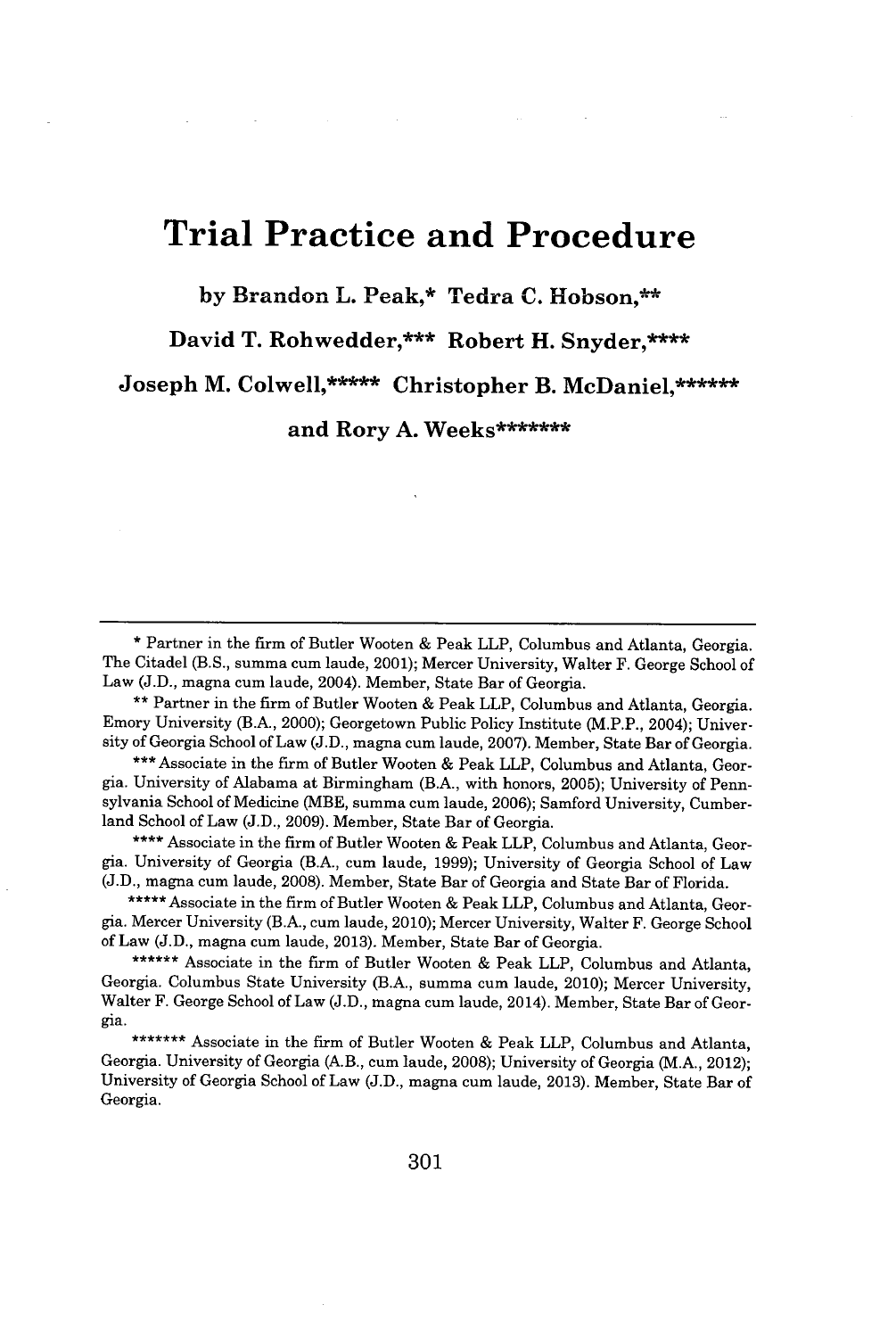#### **I. INTRODUCTION**

This Article addresses several significant opinions and legislation of interest to the Georgia civil trial practitioner issued during the Survey period of this publication.'

#### **II.** LEGISLATION

One of the most significant bills passed and signed into law during this year's legislative session was House Bill **927,** otherwise known as the **Ap**pellate Jurisdiction Reform Act of **2016.2** House Bill **927** changes the procedures of the Georgia Court of Appeals, transfers jurisdiction over certain cases from the Georgia Supreme Court to the court of appeals, and makes significant changes to the Supreme Court's composition.3 In the court of appeals, House Bill **927** removes the statutory procedures for cases heard **by** more than a single division of the court of appeals, and it provides that the court of appeals may establish its own rules governing cases heard **by** more than a single division. <sup>4</sup>House Bill **927** similarly provides that the court of appeals shall establish its own rules regarding precedent and overruling prior precedent, rather than remaining bound by statutory procedures.<sup>5</sup> The court of appeals will now have direct appellate jurisdiction (instead of the cases being directly appealable to the Georgia Supreme Court) over cases involving the following: title to land; all equity cases, except those involving the death penalty; wills; extraordinary remedies, except those involving the death penalty; divorce and alimony; and all other cases not reserved to the Georgia Supreme Court or conferred on other courts.<sup>6</sup>House Bill **927** makes changes to the composition of the Georgia Supreme Court.<sup>7</sup>The bill adds two justices to the Georgia Supreme Court, provides for a procedure for appointment **by** the Governor for these two new justices, and changes the terms of the court.<sup>8</sup>

*4. Id.* **§** 2-1 (codified at **O.C.G.A. §** 15-3-1(c) **(2015 &** Supp. **2016)).**

**5.** *Id.* **§** 2-1(2).

**6.** *Id.* **§ 3-1** (codified at **O.C.G.A. § 15-3-3.1 (2015 &** Supp. **2016)).**

**7.** *See generally id.*

**<sup>1.</sup>** For an analysis of Georgia trial practice and procedure during the prior survey period, see Brandon L. Peak et al., *Trial Practice and Procedure, Annual Survey of Georgia Law,* **67** MERCER L. REV. **257 (2015).**

<sup>2.</sup> Ga. H.R. Bill **927,** Reg. Sess. **(2016)** (codified in various sections of **O.C.G.A.** tit. **15** (Supp. **2016)).**

**<sup>3.</sup>** *See generally id.*

**<sup>8.</sup>** *Id. §§* 4-1, 4-2, 4-3, and **5-1** (codified at **O.C.G.A. §§ 15-2-1.1,** -4,.-10, and **-16) (2015 &** Supp. **2016)).**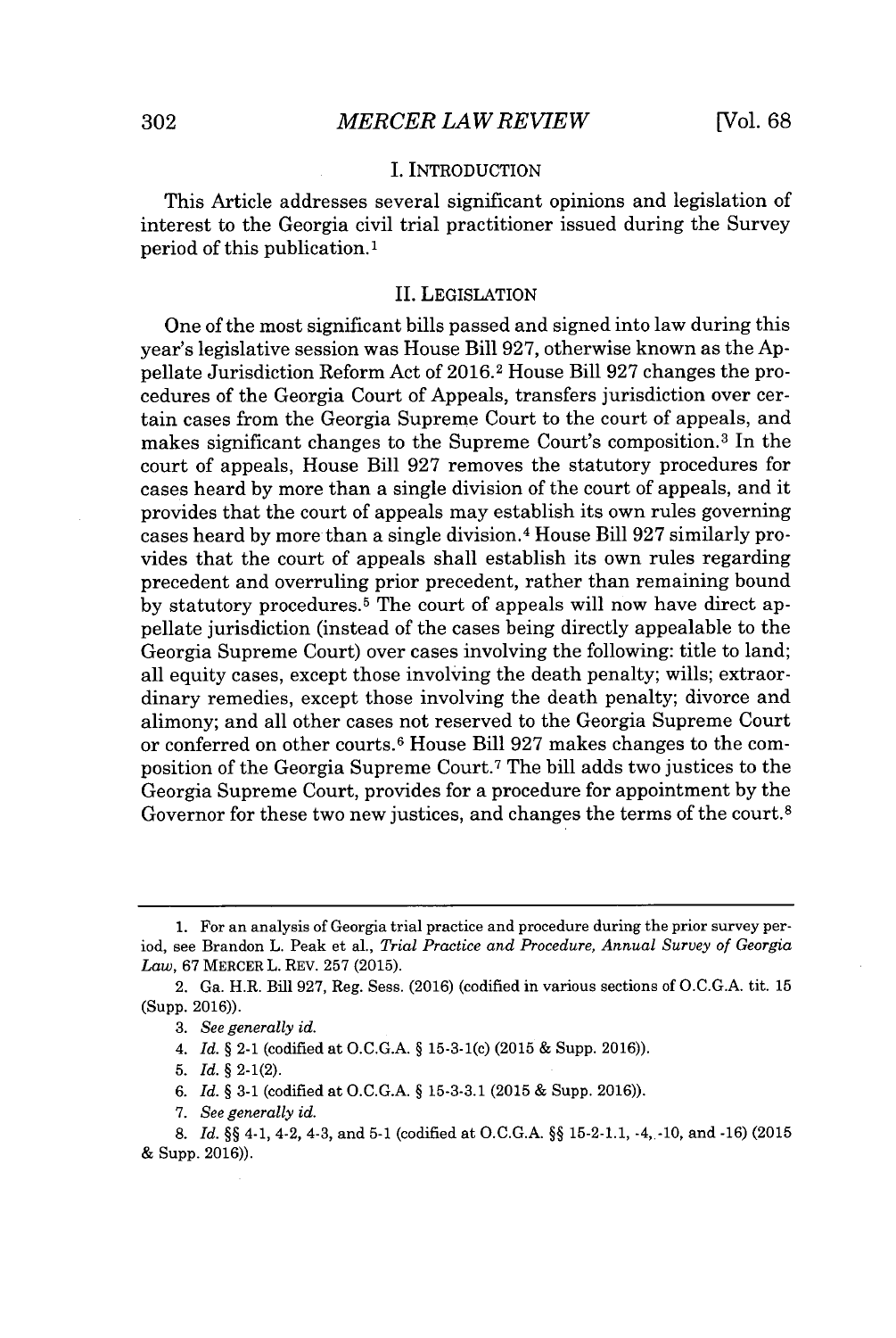Trial practitioners should pay close attention to these changes to Georgia's appellate courts and how these changes will affect appeals from Georgia's trial courts.

#### III. **CASE** LAW

#### *A. Ante Litem Notice*

In *City of Greensboro v. Rowland,<sup>9</sup>*the Georgia Court of Appeals held that the plaintiffs had provided adequate ante litem notice under section **36-33-5(b)'O** of the Official Code of Georgia Annotated **(O.C.G.A.).11** The plaintiffs' counsel sent the city letters identifying the plaintiffs' street addresses, explaining that the plaintiffs had retained counsel because of "run-off of waste water on their property as a result of a project undertaken **by** the City of Greensboro, which has ultimately resulted in an unlawful taking of their property rights,"<sup>12</sup> and noting that counsel was authorized to settle the case without first filing an action.13 The court held that the notice was adequate, even though it did not identify a specific event, because "repeated instances of flooding is a claim for continuing trespass or nuisance"<sup>14</sup>and gives rise to a new cause of action daily. **<sup>15</sup>**

In *In re Estate of Leonard,1<sup>6</sup>*the Georgia Court of Appeals affirmed, over a dissent, the trial court's grant of summary judgment to Whitfield County because, under **O.C.G.A. § 36-11-1,17** the plaintiff failed to send a timely ante litem notice. **18** The majority opinion concluded that the plaintiffs ante litem notice was untimely even though the plaintiffs counsel sent a letter to the county's outside counsel less than six months after the eighty-two year old plaintiff suffered two broken legs while riding a county bus.<sup>19</sup> The majority emphasized that the county had not formally authorized its outside counsel to accept service on the county's behalf and deemphasized that negotiations between the county's outside counsel

- **10. O.C.G.A. § 36-33-5(b)** (2012 **&** Supp. **2016).**
- **11.** *Rowland,* 334 Ga. App. at 152-53, 778 S.E.2d at 413.
- 12. *Id.* at **152, 778 S.E.2d** at 413.
- **13.** *Id.*
- 14. *Id.*
- **15.** *Id.*

**16. 336** Ga. **App. 768, 783 S.E.2d** 470 **(2016).** This case is physical precedent only. Seven judges heard this appeal. While five judges joined the majority opinion, three judges concurred in the judgment only. Thus, lacking a majority as to any division, the opinion has no precedential value. **GA. CT.** APP. R. 33(a) **(2015).**

**17. O.C.G.A. § 36-11-1** (2012).

- **18.** *In re Estate of Leonard,* **336** Ga. **App.** at **769, 783 S.E.2d** at 471.
- **19.** *Id.* at **769-70, 783 S.E.2d** at **471-72.**

**<sup>9.</sup>** 334 Ga. **App.** 148, **778 S.E.2d** 409 **(2015).**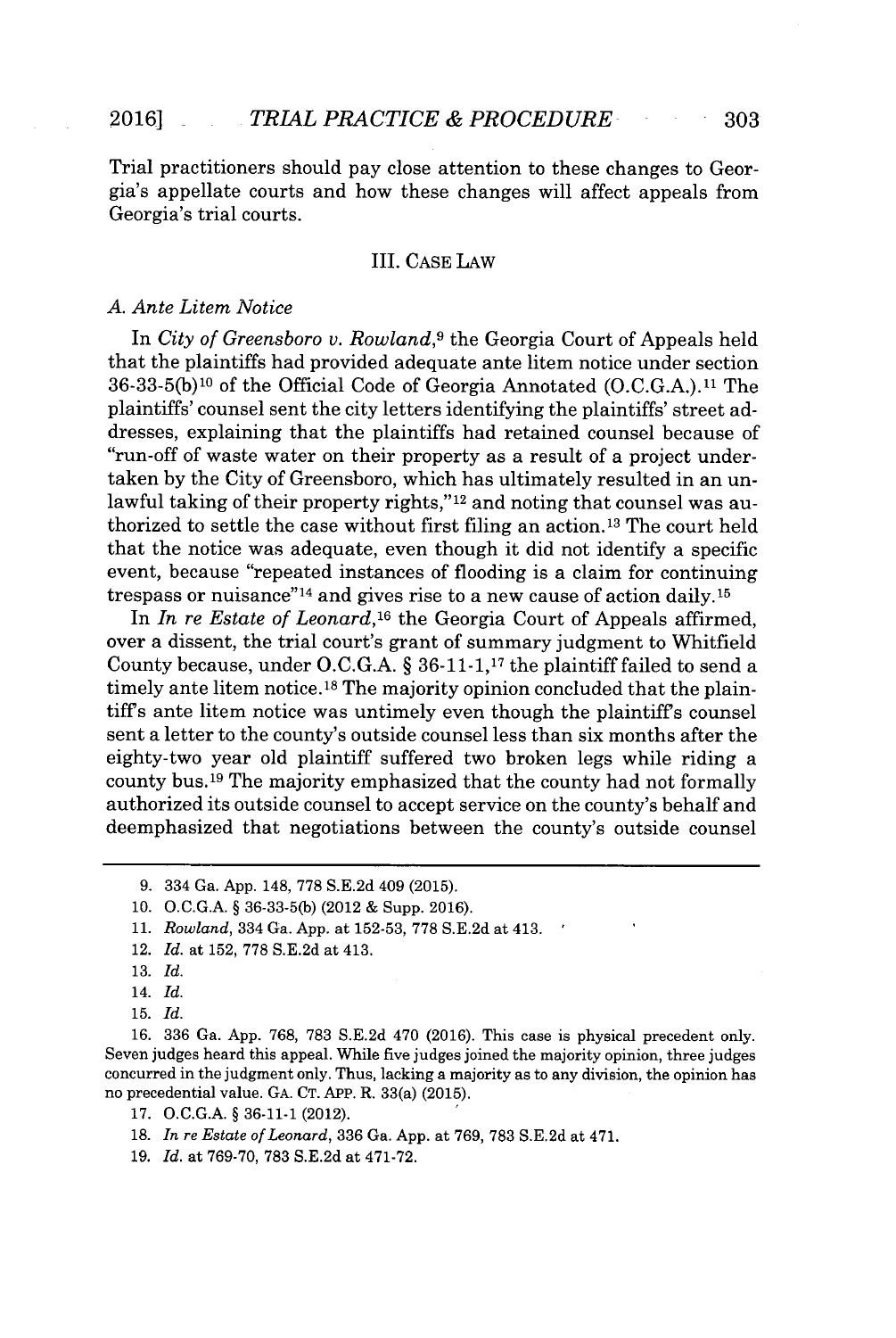and the plaintiffs counsel had taken place before the ill-fated letter was sent.<sup>20</sup>

In *Silva v. Georgia Department of Transportation,<sup>21</sup>*the Georgia Court of Appeals held that the plaintiff had not strictly complied with **O.C.G.A.**  $\S$  50-21-26(a)(5)(E),<sup>22</sup> the ante litem notice provision of the Georgia Tort Claims Act, because she did not include the amount of loss claimed. 23 In doing so, the court concluded that *Board of Regents of the University System of Georgia v. Myers<sup>24</sup>-which* held that even if the full extent of the "loss was yet to be determined,"<sup>25</sup> failure to "state any amount of loss" whatsoever"<sup>26</sup> did not constitute strict compliance with the statute  $27$ applied retroactively. <sup>28</sup>

#### *B. Apportionment*

In *Zaldivar v. Prickett,<sup>29</sup>*the plaintiff was employed **by** the non-party, Overhead Door, when he was involved in a wreck with the defendant. The plaintiff and the defendant blamed each other for the wreck. At trial, the defendant sought to have the jury apportion fault to Overhead Door for negligently entrusting the vehicle to the plaintiff.<sup>30</sup> The Georgia Court of Appeals held that fault could not be apportioned to Overhead Door because the negligent entrustment of plaintiffs employer could not be the proximate cause of the plaintiffs injuries. <sup>31</sup>The Georgia Supreme Court disagreed, holding that "negligent entrustment of an instrumentality can be a proximate cause of an injury to the person to whom the instrumentality was entrusted."<sup>32</sup> The supreme court provided a detailed analysis

- **29. 297** Ga. **589, 774 S.E.2d 688 (2015).**
- **30.** *Id.* at **590-91, 774 S.E.2d** at **691.**

**32.** *Id.* at **591, 774 S.E.2d** at **691.**

<sup>20.</sup> *Id. at* **771, 778 S.E.2d** at 472. The majority, unlike the dissent, was unmoved **by** the fact that the county's outside counsel acknowledged service of the summons and complaint on behalf of the county and that the county's answer did not raise the defense of insufficient service of process. *See id.* at **774, 783 S.E.2d** at 474 (Miller, **P.J.,** dissenting).

<sup>21.</sup> **337** Ga. **App. 116, 787 S.E.2d** 247 **(2016).**

<sup>22.</sup> **O.C.G.A.** *§* 50-21-26(a)(5)(E) **(2013).**

**<sup>23.</sup>** *Silva,* **337** Ga. **App.** at **117-18, 787 S.E.2d** at 249.

<sup>24.</sup> **295** Ga. 843, 764 **S.E.2d** 543 (2014).

**<sup>25.</sup>** *Id.* at 846, 764 **S.E.2d** at 546.

**<sup>26.</sup>** *Id.*

**<sup>27.</sup>** *Id. Myers* teaches that "the plain language [of **O.C.G.A.** *§* 50-21-26(a)(5)(E)] requires notice of the amount of the loss claimed at that time, within the belief and knowledge of the claimant, as may be practicable under the circumstances." *Id.* at 846, 764 **S.E.2d** at 547.

**<sup>28.</sup>** *Silva,* **337** Ga. **App.** at **119, 787 S.E.2d** at 249.

*<sup>31.</sup> Id.*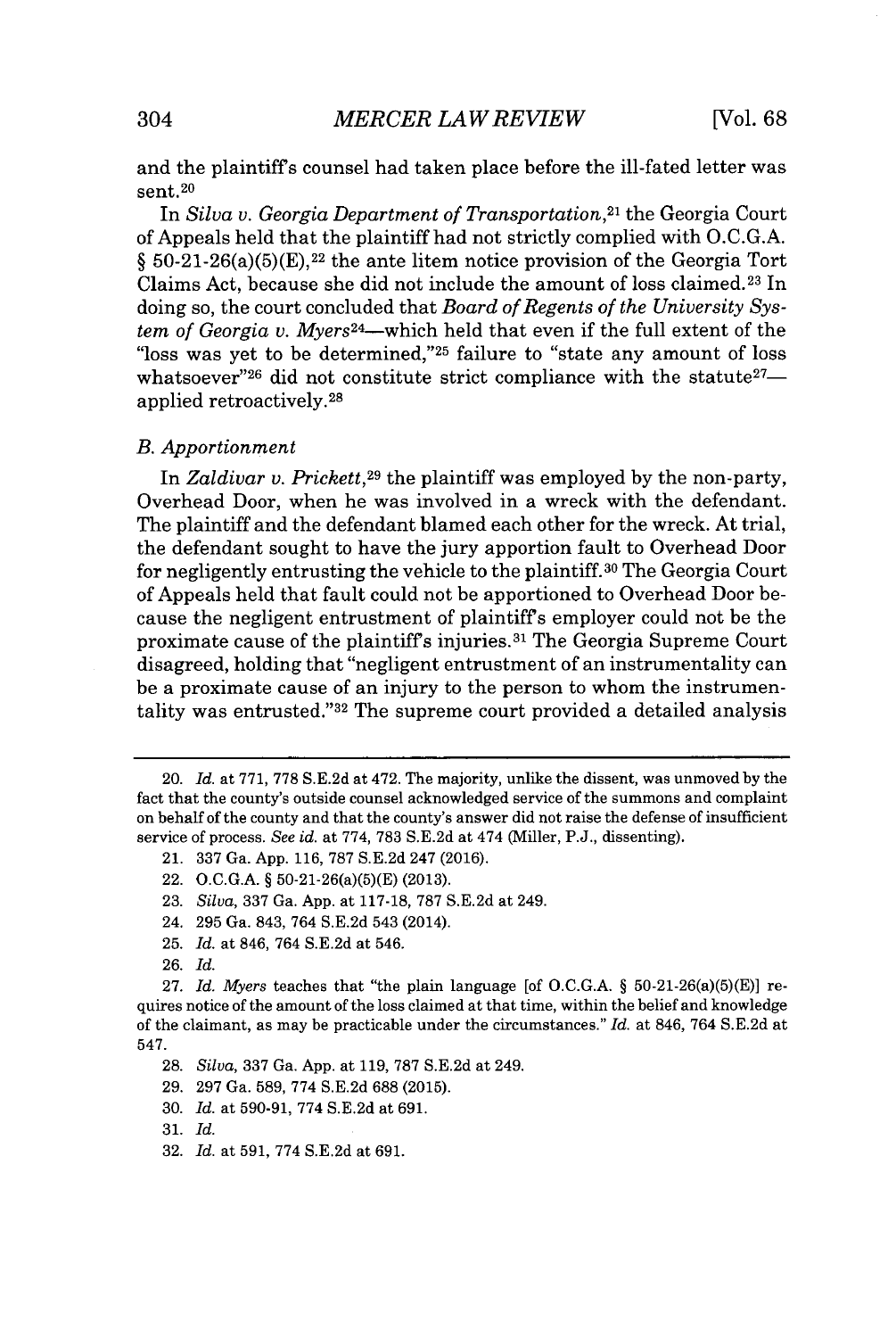of what "fault" means under the apportionment statute.<sup>33</sup> It reasoned that fault under the applicable subsection:

[I]s most naturally and reasonably understood to require the trier of fact to consider any breach of a legal duty that sounds in tort for the protection of the plaintiff, the breach of which is a proximate cause of the injury about which he complains, whether that breach is attributable to the plaintiff himself, a defendant with liability, or another.<sup>34</sup>

Because an employer could have a duty to not negligently entrust a vehicle to an employee, and a breach of that duty could proximately cause the plaintiff's injury, the jury could apportion fault to the employer.<sup>35</sup>

#### *C. Class Actions*

In an important class action case, *Glynn County v. Coleman*<sup>36</sup> the Georgia Court of Appeals, in cases seeking to obtain refunds of ad valorem taxes pursuant to **O.C.G.A.** *§* **48-5-380,37** affirmed the trial court's order certifying multiple classes.<sup>38</sup> First, the court of appeals held that it was not proper for the defendant to attack class certification under **O.C.G.A.** *§* **9-11-12(b)(6),39** holding that "[w]hile a defendant can certainly seek a ruling on a dispositive motion before certification of a class, it cannot use a dispositive motion as a vehicle to deny class certification."<sup>40</sup> The court further held that **O.C.G.A. § 48-5-380** allows for the filing of class actions seeking refunds of ad valorem taxes. <sup>41</sup>Finally, the court held that claims seeking non-monetary relief such as injunctive relief, mandamus, and declaratory judgment are allowable in a class action. <sup>42</sup>

In *Lisk v. Lumber One Wood Preserving, LLC,43* the United States Court of Appeals for the Eleventh Circuit held that Federal Rule of Civil Procedure 2344 controls in a case filed in federal court even if the case

- **38.** *Coleman,* 334 Ga. **App.** at **559, 779 S.E.2d** at 754.
- **39. O.C.G.A. § 9-11-12(b)(6) (2015).**
- 40. *Coleman,* 334 Ga. **App.** at **561, 779 S.E. 2d** at **755.**
- 41. *Id.* at 564, **779 S.E. 2d** at **757.**

44. Fed. R. Civ. P. **23.**

**<sup>33.</sup>** *Id.* at **593-96, 774 S.E.2d** at **693-96.**

<sup>34.</sup> *Id. at 596, 774* **S.E.2d** at 694.

**<sup>35.</sup>** *See id.* at 604, **774 S.E.2d** at **699** (permitting a trier of fact to assign fault to an employer under **O.C.G.A. §** 51-12-33(c)).

**<sup>36.</sup>** 334 Ga. **App. 559, 779 S.E. 2d 753 (2015).**

**<sup>37.</sup> O.C.G.A. § 48-5-380** (2010 **&** Supp. **2016).**

<sup>42.</sup> *Id.*

<sup>43.</sup> **792 F.3d 1331 (2015).**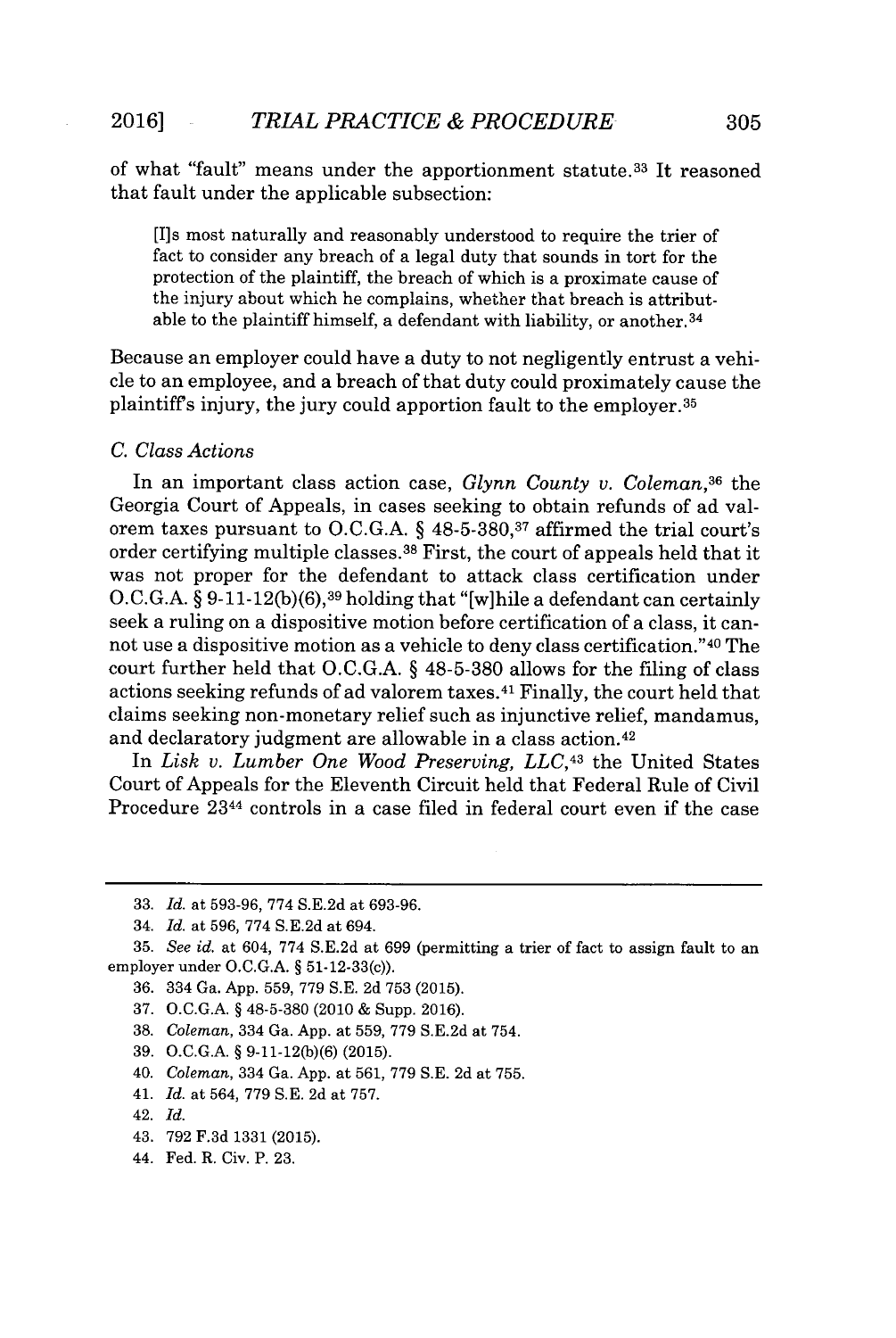was filed pursuant to a state statute that expressly precludes class actions brought **by** an individual. <sup>45</sup>The case was brought under the Alabama Deceptive Trade Practices Act,<sup>46</sup> which expressly states that no individual can bring a class action pursuant to its provisions.<sup>47</sup> The Eleventh Circuit held that Rule **23** applied because the case was filed in federal court and that allowing the plaintiff to proceed with a class action was acceptable because doing so did not "abridge, enlarge or modify any substantive right."<sup>48</sup>

#### *D. Discovery & Sanctions*

In *Elliott v. Resurgens, P.C.*,<sup>49</sup> the Georgia Court of Appeals reversed and remanded the case for a new trial.<sup>50</sup> The court held that the trial court abused its discretion **by** excluding probative testimony of a witness who had not been disclosed during discovery, but whose name appeared in the discovery materials, as the curative measure for the alleged discovery violation. <sup>5</sup>1 The appellate court reiterated that "the only appropriate remedy was postponement of trial or a mistrial."<sup>52</sup>

In *Monolith Companies, LLC v. Hunter Douglas Hospitality, Inc.,53* more than six months after the defendant's answer, the plaintiff served requests for admission to which the defendant neither responded nor objected.<sup>54</sup> Under O.C.G.A.  $\S$  9-11-36(a)(2),<sup>55</sup> the requests for admission were thus deemed admitted. On appeal, the Georgia Court of Appeals held that "the trial court was without authority to disregard [these] admissions."<sup>56</sup>

#### *E. Dismissal & Renewal*

In *Global Ship Systems, LLC v. RiverHawk Group, LLC,57* the Georgia Court of Appeals reiterated that Georgia's voluntary dismissal statute,

- **50.** *Id.* at 222, **782 S.E.2d** at **871.**
- **51.** *Id.*

- **53. 333** Ga. **App. 898, 777 S.E.2d 726 (2015).**
- 54. *Id.* at **898, 777 S.E.2d** at **727.**
- **55. O.C.G.A. §** 9-11-36(a)(2) **(2015).**
- **56.** *Monolith Cos., LLC,* **333** Ga. **App.** at **901, 777 S.E.2d** at **728.**
- **57.** 334 Ga. **App. 860, 780 S.E.2d 697 (2015).**

<sup>45.</sup> *Lisk,* **792 F.3d** at **1335.**

<sup>46.</sup> **ALA. CODE §§ 8-19-5(5), (7)** (2002).

<sup>47.</sup> *Lisk,* **792 F.3d** at 1334. *See also* **ALA. CODE § 8-19-10(f)** (2002).

<sup>48.</sup> *Lisk,* **792 F.3d** at **1337-38** (quoting **28 U.S.C. § 2072(b)** (2012) (emphasis added)).

<sup>49.</sup> **336** Ga. **App. 217, 782 S.E.2d 867 (2016).**

**<sup>52.</sup>** *Id.* at 221, **782 S.E.2d** at **870** (quoting City of Atlanta v. Bennett, **322** Ga. **App. 726, 731,** 746 **S.E.2d 198,** 202 **(2013)).**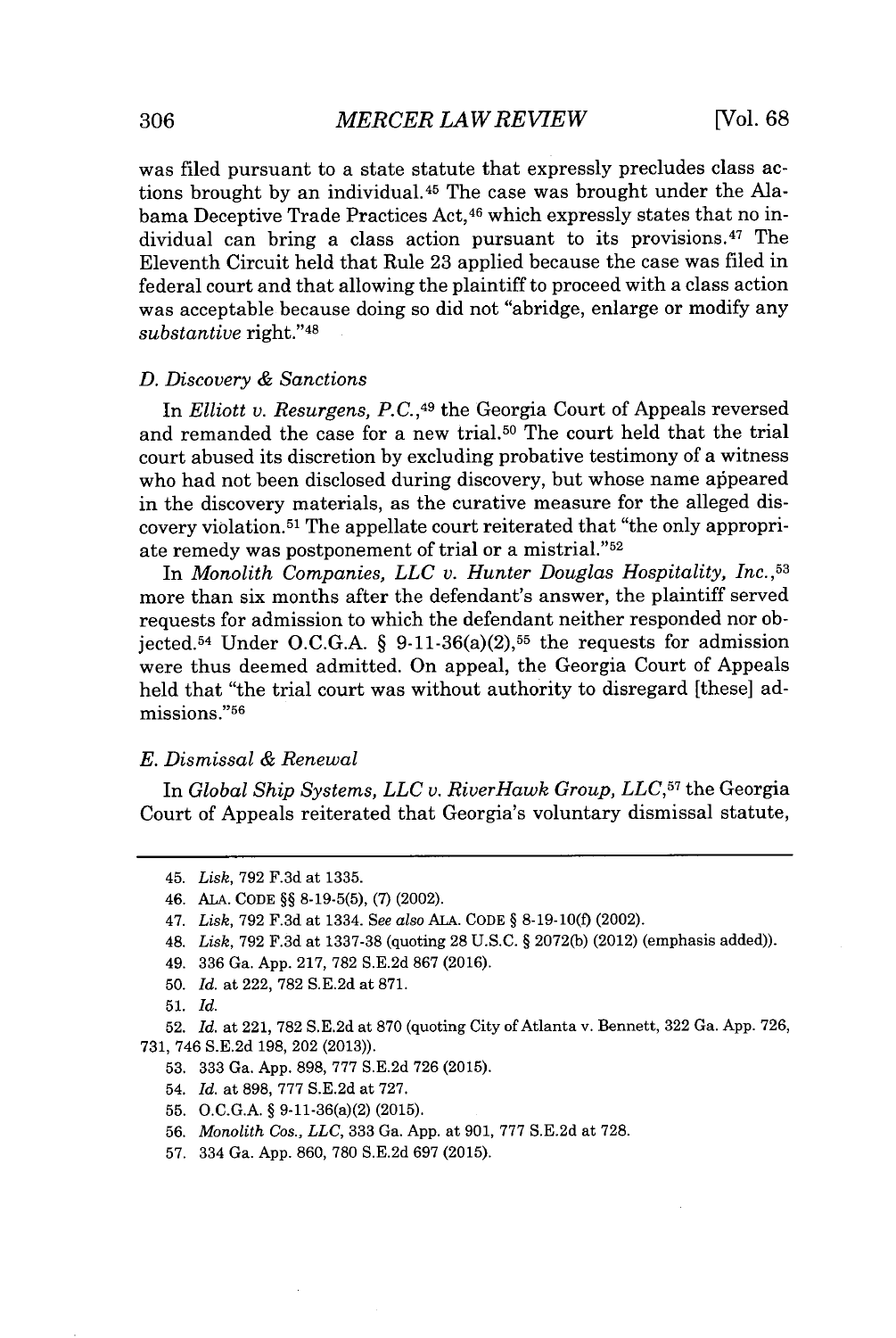**O.C.G.A.** *§* **9-11-41,58** which allows a plaintiff to dismiss an action once without prejudice, cannot be circumvented **by** adding new plaintiffs to a subsequently filed lawsuit.<sup>59</sup> In *Global Ship Systems, LLC*, certain plaintiffs, termed "Global Ship Plaintiffs" **by** the court, filed their first lawsuit on October **31, 2007** and voluntarily dismissed the same on November 20, **2007.** The Global Ship Plaintiffs, with additional plaintiffs not party to the first suit, filed a second lawsuit on November 14, **2008,** which was voluntarily dismissed around May 4, **2009.** Pursuant to **O.C.G.A.** *§* **9-2- 61,60** a third lawsuit, identical to the second, was filed within six months of the second voluntary dismissal. The trial court granted summary **judg**ment to defendants and dismissed the plaintiffs' third action on the grounds that it was barred **by O.C.G.A.** *§* 9-11-41(a)(3).<sup>6</sup> <sup>1</sup>

The plaintiffs appealed, contending that the trial court erred because not all plaintiffs were parties to the first lawsuit that was voluntarily dismissed.<sup>62</sup> Affirming the trial court's grant of summary judgment, the court of appeals confirmed that the "relevant inquiry is whether *'any* of the Appellants was a plaintiff who voluntarily dismissed both actions. $^{263}$ Because the Global Ship Plaintiffs were parties to the first and second action, both of which were voluntarily dismissed, the second dismissal was an adjudication on the merits.<sup>64</sup>

#### *F. Evidentiary Issues*

In *Petrenko v. Moseri,65* the plaintiff sued the defendant for injuries she sustained in a car wreck caused by the defendant.<sup>66</sup> One of the issues on appeal was whether the defendant, who admitted fault prior to trial, <sup>67</sup> lost the right to opening and closing arguments **by** using a document to

*61. Glob. Ship Sys., LLC,* 334 Ga. **App.** at **861-62, 780 S.E.2d** at **699.** The trial court dismissed the third action because the plaintiffs' second voluntary dismissal operated as an adjudication on the merits. *Id.*

**62.** *Id.* at **862, 780 S.E.2d** at **700.** Specifically, the plaintiffs argued that the second voluntary dismissal was the first and only voluntary dismissal for the non-Global Ship Plaintiffs, and therefore should not act as an adjudication on the merits. *Id.*

**63.** *Id.* (quoting Dillard Land Invs., **LLC** v. **S.** Fla. Invs., **LLC, 320** Ga. **App. 209,** 212, **739 S.E.2d 696, 698 (2013)).**

64. *Id.* at **863, 780 S.E.2d** at **700.**

**65. 333** Ga. **App.** 14, **775 S.E.2d 272 (2015).**

**66.** *Id.* at 14, **775 S.E.2d** at **273.**

**67.** The trial was actually defended **by** the plaintiffs uninsured motorist carrier, State Farm, who proceeded in the name of the striking driver, Moseri. *See id.*

**<sup>58.</sup> O.C.G.A. §** 9-11-41 **(2015).**

**<sup>59.</sup>** *Glob. Ship Sys., LLC,* 334 Ga. **App.** at **863, 780 S.E.2d** at **700.**

**<sup>60.</sup> O.C.G.A. §** 9-2-61(a) **(2007).**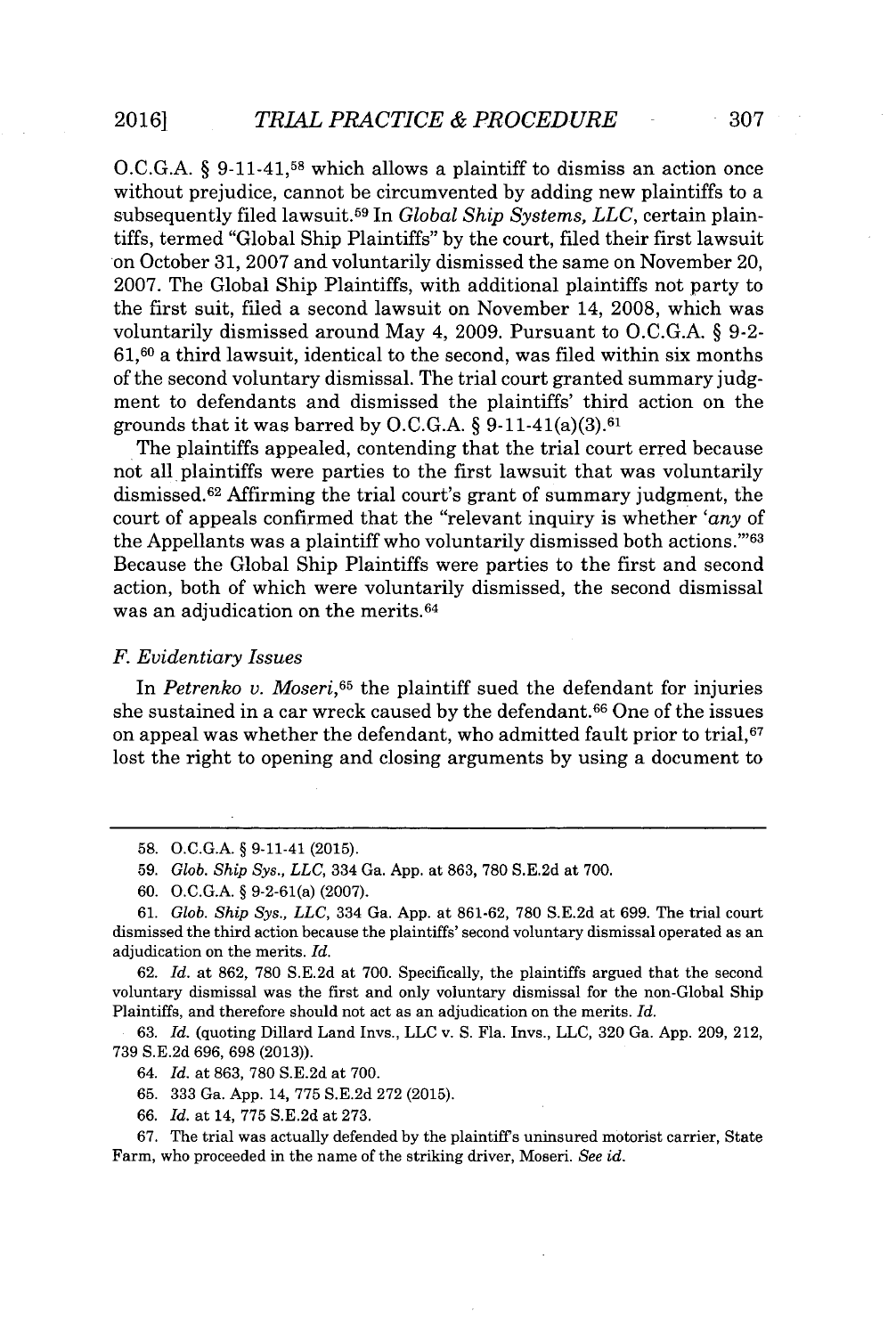refresh the plaintiffs recollection during cross examination but not formally tendering the document into evidence.<sup>68</sup> The court of appeals held the defendant did not lose the right to opening and closing arguments because "documents used to refresh a witness's present recollection generally cannot be admitted in evidence unless they are otherwise admissible."<sup>69</sup> Therefore, because "the exhibit was neither read nor shown to the jury, and Petrenko's testimony was limited to a recollection of information contained in the document,"70 the defendant did not introduce any evidence, and the defendant retained the right to opening and closing arguments.71

In *Cheney v. Lawson,72* the plaintiff brought a medical malpractice action against a doctor who the plaintiff alleged negligently performed breast augmentation on the plaintiff.<sup>73</sup> After losing at trial, the defendant appealed, arguing the trial court erred **by** admitting a summary of the plaintiffs medical bills into evidence. <sup>74</sup>The defendant claimed the summary of the plaintiffs bills should not have been admitted because "the underlying bills were not admitted into evidence, and [the plaintiffl failed to lay the necessary foundation for their admission."<sup>75</sup>

The court of appeals agreed with the defendant that a proper foundation had not been laid for the one page summary of the plaintiffs medical bills.<sup>76</sup> The summary in question listed charges from multiple providers, not all of the listed charges were related to plaintiffs breast augmentation surgery or the treatments that followed it due to her injuries, and the plaintiff failed to establish which listed charges actually related to the breast augmentation surgery and procedures that followed.<sup>77</sup> The

- **72. 333** Ga. **App. 180, 773 S.E.2d 297 (2015).**
- **73.** *Id.* at **180-81, 773 S.E.2d** at **298.**
- 74. *Id.*
- **75.** *Id.* at **181, 773 S.E.2d** at **298.**
- **76.** *Id.* at **182-83, 773 S.E.2d** at **299.**

**77.** *Id.* ("In this case, there was no testimony that the charges listed in the summary were incurred as a result of the procedure performed **by** [defendant]."). *See also* Daniel v. Parkins, 200 Ga. **App. 710, 711-12,** 409 **S.E.2d 233,** 234 **(1991)** (quoting Lester v. **S.J.** Alexander, Inc., **127** Ga. **App.** 470, 470, **193 S.E.2d 860, 860 (1972)** ("Where [medical] bills include charges for treatment, drugs, and hospitalization for items other than those arising out of the cause of action, the plaintiff has the duty to segregate the irrelevant expenses

**<sup>68.</sup>** *Id.* at **17-18, 775 S.E.2d** at **275-76.** *See also* **O.C.G.A.** *§* **9-10-186 (2007)** ("In civil actions, where the burden of proof rests with the plaintiff, the plaintiff is entitled to the opening and concluding arguments except that if the defendant introduces no evidence or admits a prima-facie case, the defendant shall be entitled to open and conclude. **. . .").**

**<sup>69.</sup>** *Petrenko,* **333** Ga. **App.** at **18, 775 S.E.2d** at **275** (quoting Bischoff v. Payne, **239** Ga. **App.** 824, **826, 522 S.E.2d 257, 257 (1999)).**

**<sup>70.</sup>** *Id.* at **19, 775 S.E.2d** at **276.**

**<sup>71.</sup>** *Id.*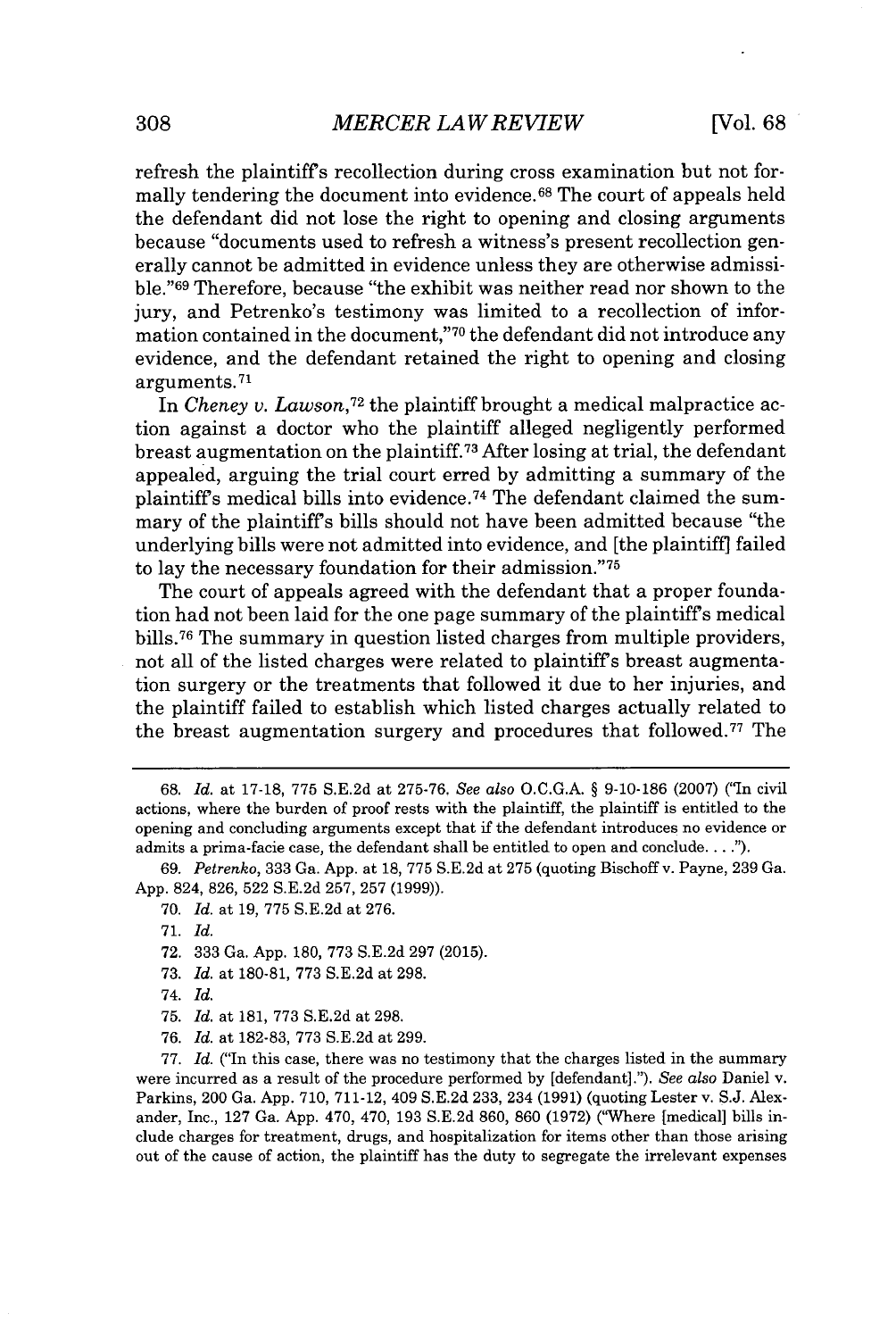court of appeals reversed the judgment, finding the admission of the summary was not harmless error.<sup>78</sup>The *Cheney* case is an important admonition to trial practitioners who intend to use medical summaries to prove a plaintiffs medical losses at trial to make sure that a proper foundation is laid **by** the plaintiff or **by** other competent witnesses before introducing the summary, including segregating unrelated medical expenses from related medical expenses.

#### *G. Expert Testimony & Expert Affidavits*

In *Dubois v. Brantley*<sup>79</sup> the plaintiff brought a medical malpractice action against a doctor, along with his employer, who had performed a laparoscopic procedure to repair the plaintiff's umbilical hernia.<sup>80</sup> The plaintiff contended the doctor "negligently punctured his pancreas with a trocar in connection with the laparoscopic procedure **. . . ."81** Pursuant to **O.C.G.A.** *§* **9-11-9.1,82** the plaintiff attached the expert affidavit of another doctor, Dr. Swartz, to his complaint.83 Dr. Swartz performed laparoscopic abdominal procedures in the past to repair umbilical hernias, but at the time the complaint was filed, Dr. Swartz no longer repaired umbilical hernias laproscopically but, instead, repaired them **by** open surgery. <sup>84</sup>The defendants moved for summary judgment and argued Dr. Swartz was not qualified to offer expert testimony in the case because he only repaired one umbilical hernia laparoscopically in the five years preceding the complaint.<sup>85</sup> The trial court denied the motion and found Dr. Swartz qualified.<sup>86</sup>

The Georgia Court of Appeals reversed the trial court's order, finding that Dr. Swartz "was not qualified as a matter of law under Rule  $702(c)(2)(A)^{87}$  to offer any opinion about negligence in connection with a laparoscopic procedure to repair an umbilical hernia. **.. ."88** The court of appeals reasoned that the language of Rule 702(c)(2)(A) was clear, and

- **78.** *Cheney,* **333** Ga. **App.** at **183, 773 S.E.2d** at **300.**
- **79. 297** Ga. **575, 775 S.E.2d 512 (2015).**
- **80.** *Id.* at **575, 775 S.E.2d** at **513.**
- **81.** *Id.* (footnote omitted).
- **82. O.C.G.A. § 9-11-9.1 (2015).**
- **83.** *Dubois,* **297** Ga. at **576-77, 775 S.E.2d** at 514-15.
- 84. *Id.* at **576, 775 S.E.2d** at 514.
- **85.** *Id.* at **578, 775 S.E.2d** at **515.** *See generally O.C.G.A.* **§** 24-7-702(c) **(2013).**
- **86.** *Dubois,* **297** Ga. at **578, 775 S.E.2d** at **515.**
- **87. O.C.G.A. §** 24-7-702(c)(2)(A) **(2013).**
- **88.** *Dubois,* **297** Ga. at **579, 775 S.E.2d** at **515.**

since he has the burden of proof to show his losses in such manner as can permit calculation thereof with a reasonable degree of certainty.")).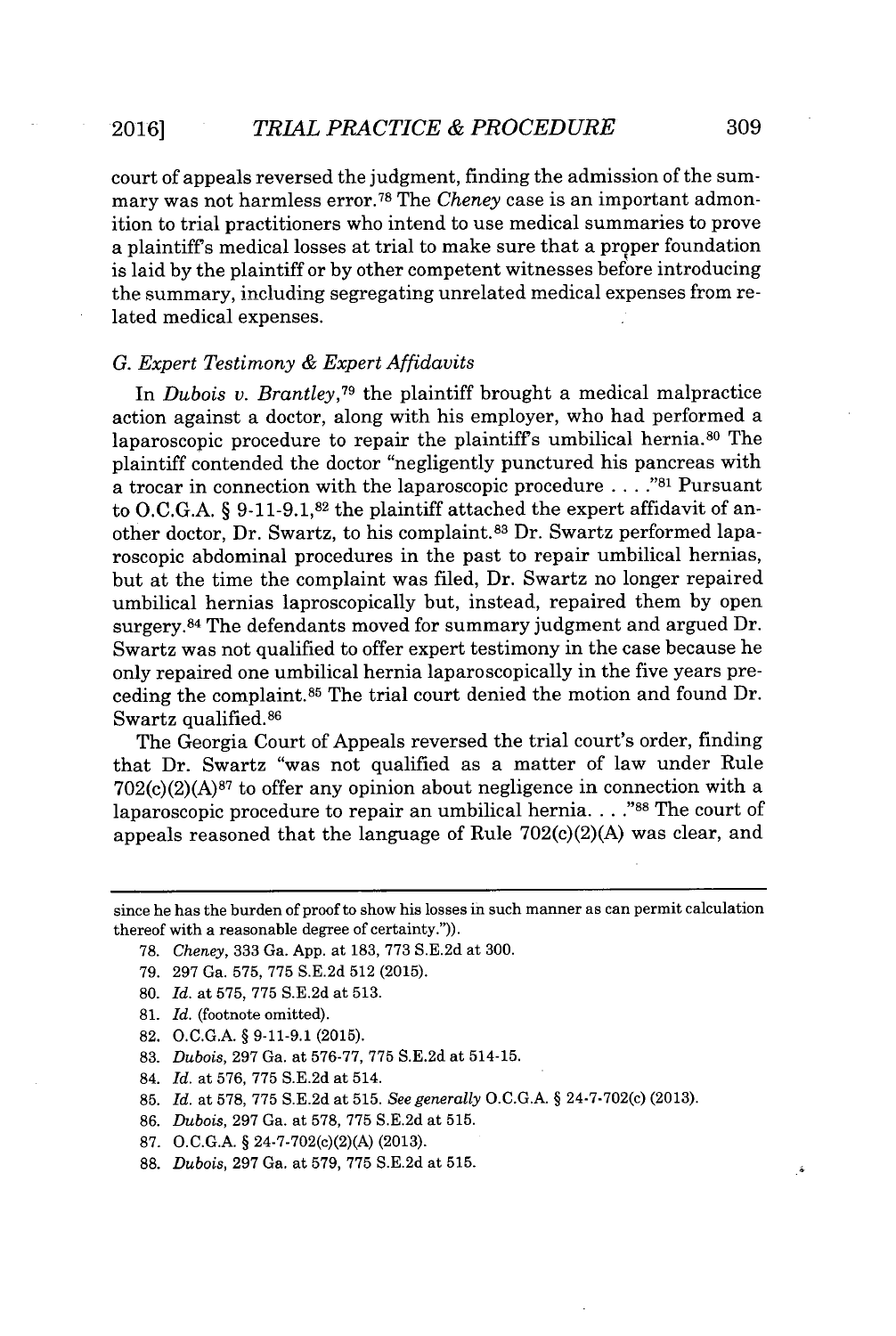because Dr. Swartz had not laparoscopically repaired an umbilical hernia but one time in the past five years, he was not qualified under Rule 702(c)(2)(A).8<sup>9</sup>

The plaintiff appealed, and the issue for the Georgia Supreme Court was how "procedure" in Rule 702(c)(2)(A) should be interpreted, and what level of specificity was required to qualify a doctor under that Rule to offer expert testimony in a medical malpractice case.<sup>90</sup>The supreme court held that the defendants and the court of appeals interpreted "procedure" too narrowly **by** arguing Dr. Swartz was not qualified because he had only performed one laparoscopic procedure to repair an umbilical hernia in the five years preceding the complaint (yet acknowledging Dr. Swartz regularly performed other kinds of abdominal laparoscopic procedures using trocars to penetrate the abdominal cavity, just not to repair umbilical hernias).<sup>91</sup> The supreme court held that "[a] careful reading of the text shows that Rule  $702(c)(2)(A)$  and (B) do not require that an expert actually have performed or taught the very procedure at issue."<sup>92</sup> Instead, the supreme court held an "appropriate level of knowledge" may be demonstrated more generally, and so long as "the expert has sufficient knowledge about the performance of the procedure-however generally or specifically it is characterized, so long as it is the procedure that the defendant is alleged to have performed negligently. **. . ,"93** then the expert is qualified under the rule and may offer his or her opinions.<sup>94</sup> The "gatekeeping" function of Rule **702** is still within the discretion of the trial judge.<sup>95</sup> This case has important implications for trial practitioners who litigate medical malpractice cases, because the supreme court seems to have created a more lenient standard for medical expert qualification with its decision in the *Dubois* case.

#### *H. Immunity*

In *Gravitt v. Olens,<sup>96</sup>*the Georgia Court of Appeals held that the City of Cumming could not assert immunity to bar an enforcement action under the Open Meetings Act **(OIA)97** brought **by** the state (via the attorney

**<sup>89.</sup>** *Id.* at **579, 775 S.E.2d** at **515-16.**

**<sup>90.</sup>** *Id.* at **579-84, 775 S.E.2d** at **516-18.**

**<sup>91.</sup>** *Id.* at **582-84, 775 S.E.2d** at **517-19.**

**<sup>92.</sup>** *Id.* at 584, **775 S.E.2d** at **519.**

**<sup>93.</sup>** *Id.* at **587, 775 S.E.2d** at **520.**

*<sup>94.</sup> Id.*

**<sup>95.</sup>** *Id.* at **585, 775 S.E.2d** at **519-20.**

*<sup>96.</sup>* **333** Ga. **App.** 484, **774 S.E.2d 263 (2015).**

**<sup>97.</sup>** *See* **O.C.G.A. §§** 50-14-1 to **-6 (2013 &** Supp. **2016).**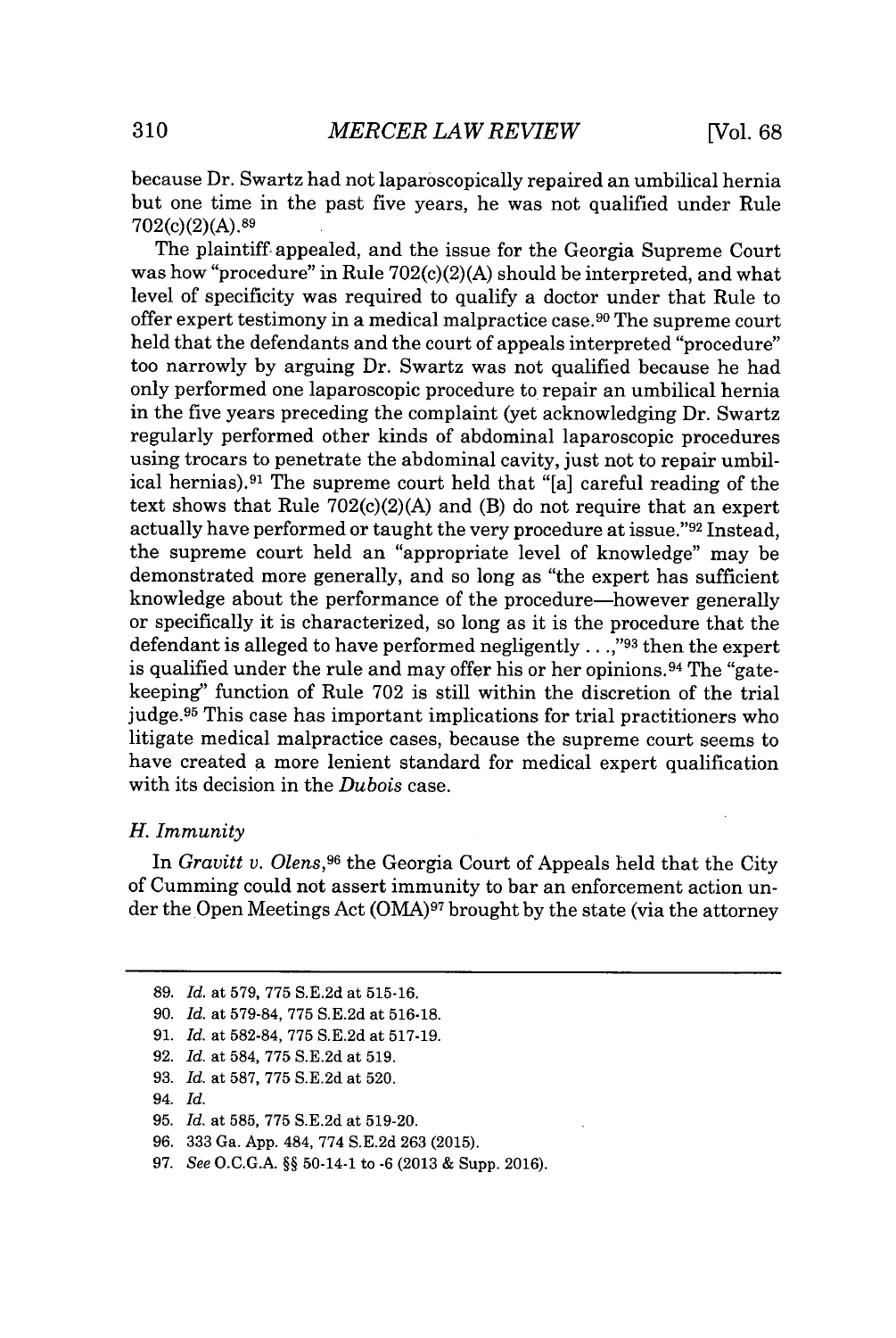general) because the city's sovereign immunity derives from the state.<sup>98</sup> The court also held that the mayor, whom the state sued personally, was not entitled to "official immunity" (i.e.qualified immunity) because the OMA's mandates were "so clear, definite and certain as merely to require the execution of a relatively simple, specific duty"<sup>99</sup> that compliance with the actions required **by** this Act was thus ministerial rather than discretionary.<sup>100</sup>

#### *. Insurance & Direct Actions*

In *Allstate Fire & Casualty Insurance Co. v. Rothman,1<sup>01</sup>*the Georgia Court of Appeals departed from the stacking rules usually applied **by** Georgia courts when dealing with multiple uninsured or underinsured motorist **(UM)** insurance policies.<sup>102</sup> The plaintiff was traveling in his employer's truck when he was injured **by** an underinsured driver. After the at-fault liability carrier's (Travelers) insurance coverage was exhausted, a dispute arose between the plaintiffs personal **UM** carrier (Allstate) and the employer's **UM** carrier (Westfield) as to which of the two carriers was entitled to reduce, or set-off, the amount already tendered to the plaintiff **by** Travelers. The stacking rules in Georgia typically grant such set-off to the last policy in line for payment. Under that rule, which the trial court applied, Westfield was entitled to and awarded the set-off.<sup>103</sup>

On appeal, Allstate argued that even though it was the primary **UM** carrier, it was entitled to the set-off because the plaintiff specifically elected and contracted for a "reduced **by"** insurance **policy.104** Relying on its decision in *Donovan v. State Farm Mutual Automobile Insurance*  $Co.,<sup>105</sup>$  the court of appeals agreed.<sup>106</sup> The court explained that when there are multiple **UM** policies, but only one of those policies provides "reduced **by"** coverage, then that carrier is entitled to the set-off, notwithstanding the traditional stacking rules. **107** Despite being the primary **UM**

- 102. *Id.* at **672-74, 774 S.E.2d** at **737-38.**
- **103.** *Id.* at **670-72, 774 S.E.2d** at **736-38.**

**<sup>98.</sup>** *Gravitt,* 333 Ga. App. at 487, 774 S.E.2d at 268.

**<sup>99.</sup>** *Id. at* 491, **774 S.E.2d** at **270** (quoting Roper v. Greenway, 294 Ga. 112, **115, 751 S.E.2d 351, 353 (2013)).**

*<sup>100.</sup> Id.*

**<sup>101. 332</sup>** Ga. **App. 670, 774 S.E.2d 735 (2015).**

<sup>104.</sup> *Id.* at **673, 774 S.E.2d** at **737.** The Allstate **UM** policy was the only "reduced **by"** policy. Westfield's **UM** policy was an "added-on" policy. *Id.*

**<sup>105. 329</sup>** Ga. **App. 609, 765 S.E.2d 755** (2014).

*<sup>106.</sup> Allstate Fire & Cas. Ins. Co.,* **332** Ga. **App.** at **674-75, 774 S.E.2d** at **737-38.**

**<sup>107.</sup>** *Id.* at **673-74, 774 S.E.2d** at **737-38.**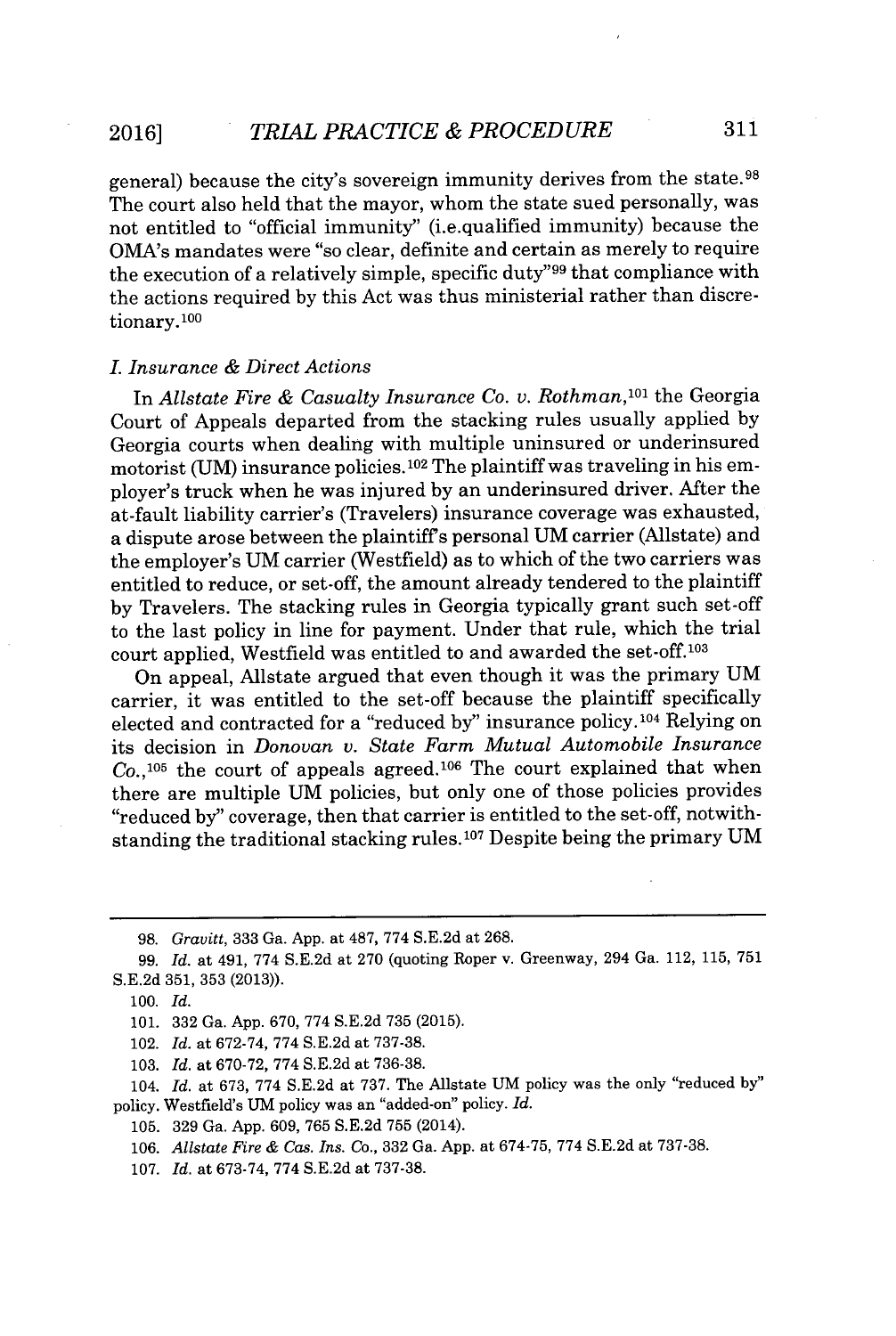carrier, Allstate was the only carrier with a "reduced **by"** policy and was contractually entitled to the set-off.10s

In *Sentinel Insurance Co. v. USAA Insurance Co., <sup>09</sup>*the Georgia Court of Appeals, in a matter of first impression, addressed the priority of uninsured and underinsured motorist **(UM)** coverage in the context of a limited liability company. **110** After the plaintiff was injured in a car wreck, a dispute arose between two **UM** carriers as to which carrier was primarily responsible for the plaintiffs injuries.11 One of the **UM** carriers, Sentinel, issued a commercial automobile policy insuring the vehicle the plaintiff was injured in, with the sole named insured being a limited liability company (LLC) that the plaintiff co-owned.<sup>112</sup> The personal insurance carrier of plaintiffs husband, **USAA,** extended **UM** coverage to the plaintiff.113 Applying the "more closely identified with" test, the trial court found the plaintiff was more closely identified with the LLC's **UM** policy provided **by** Sentinel.114 The court of appeals reversed the trial court's decision and held that "because a limited liability company is a separate legal entity from its owners, [the plaintiff] is more closely identified with her family **policy."1ls**

#### *J. Jury Instructions*

In *Wong v. Chappell,"<sup>6</sup>*a medical malpractice case, the court of appeals held "[c]ontrary to the trial court's rationale, simply because expert evidence is required to prove causation does not mean a case involved professional malpractice."<sup>117</sup> The court held the trial court's failure to give the plaintiffs requested jury charge on ordinary negligence warranted reversal because some of the plaintiffs claims alleged ordinary negligence. <sup>1</sup>1<sup>8</sup>The court determined that the trial court "exacerbated that

- **116. 333** Ga. **App.** 422, **773 S.E.2d** 496 **(2015).**
- **117.** *Id.* at 425, **773 S.E.2d** at 499.
- **118.** *Id.* at 426, 773 S.E.2d at 500.

**<sup>108.</sup>** *Id.* at 674, **774 S.E.2d** at **738.**

**<sup>109. 335</sup>** Ga. **App.** 664, **782 S.E.2d 718 (2016).**

**<sup>110.</sup>** *Id.* at 667, 782 S.E.2d at 721.

**<sup>111.</sup>** *Id.* at 664, 782 S.E.2d at 719.

<sup>112.</sup> *Id.* at **665, 667, 782 S.E.2d** at **719, 721.** The plaintiff co-owned the **LLC** that was the named insured under the Sentinel policy, and the plaintiff owned and operated a company under the **LLC.** *Id.*

**<sup>113.</sup>** *Id.* at **665, 782 S.E.2d** at **719** (failing to extend coverage to the **LLC** or the vehicle in which the plaintiff was injured).

<sup>114.</sup> *Id.* at **666, 782 S.E.2d** at **720.**

**<sup>115.</sup>** *Id.* at **667, 782 S.E.2d** at **721.**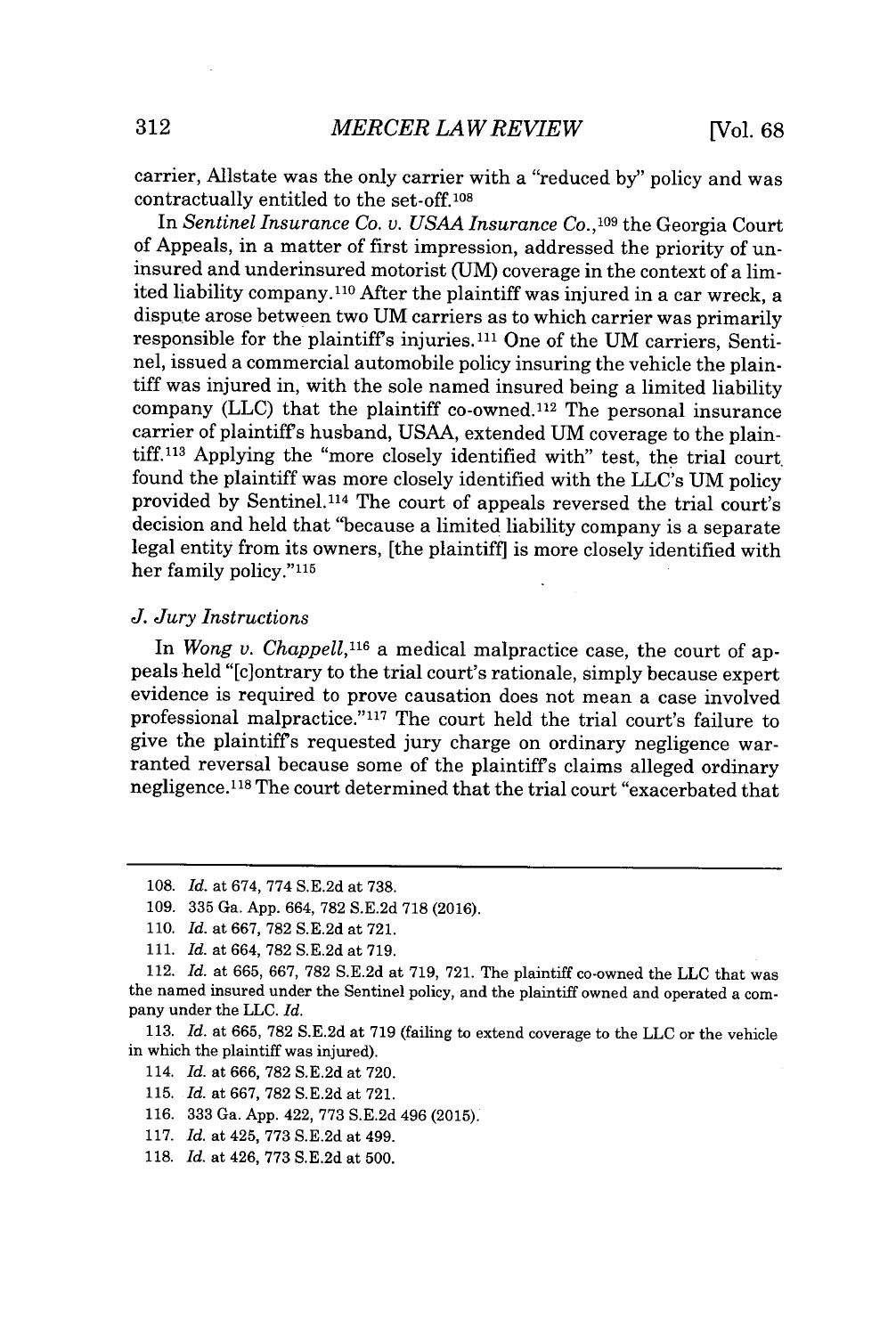error **by** instructing the jury that the professional negligence standard applied to all of [the plaintiff's] claims."<sup>119</sup>

#### *K. Offer of Judgment*

*In Alessi v. Cornerstone Associates, Inc.,120* the court of appeals determined that Georgia's offer of judgment statute, **O.C.G.A. § 9-11-68,121** has no application in binding arbitration.122 The court's holding was based on the statute's plain language, which "reflects that the legislature contemplated that it would apply only in the context of traditional civil litigation and not in the context of alternative dispute resolution,"<sup>123</sup> and the lack of any reference to arbitration proceedings in that statute.<sup>124</sup>

#### *L. Statutes of Limitations and Repose*

In *Smith v. Danson,1<sup>25</sup>*a divided court of appeals held that a claim for medical malpractice arising from a misdiagnosis that occurred after a surgery was not time barred.126 The plaintiff originally alleged that malpractice occurred during a surgery performed more than two years before the case was filed, but the plaintiff abandoned that claim in response to the defendant's motion for summary judgment in favor of a standalone claim related to a post-operative misdiagnosis of a non-negligent complication from the surgery.1<sup>27</sup>The court of appeals held that, under **O.C.G.A.** *§* 9-3-71,128 because the misdiagnosis occurred less than two years before the case was filed, it was not time barred.129 The dissent argued that the case should have been dismissed because the plaintiff had never fully abandoned the claim for negligence during the surgery and because "the statute of limitations on a medical malpractice claim **. . .** begins on the date of the patient's *injury,"* which the dissent reasoned occurred during the surgery.<sup>130</sup>

- 120. 334 Ga. **App.** *490,* **780 S.E.2d 15 (2015).**
- 121. **O.C.G.A. § 9-11-68 (2015).**
- 122. *Alessi,* 334 Ga. **App.** at 495, **780 S.E.2d** at **18.**
- **123.** *Id. at* 493, **780 S.E.2d** at **17.**
- 124. *Id. at* 495, **780 S.E.2d** at **18.**
- **125.** 334 Ga. **App. 865, 780 S.E.2d** 481 **(2015).**
- **126.** *Id. at* **865-66, 780 S.E.2d** at **482-83.**
- **127.** *Id. at* **871, 780 S.E.2d** at 486.
- **128. O.C.G.A. § 9-3-71** (2010).
- **129.** *Smith,* 334 Ga. **App.** at **870-71, 780 S.E.2d** at 486.
- **130.** *Id. at* **876, 780 S.E.2d** at 489 (Dillard, **J.,** dissenting) (quoting Kaminer v. Canas, **282** Ga. **830,** 834, **653 S.E.2d 691, 695 (2007)).**

**<sup>119.</sup>** *Id. at* 427, **773 S.E.2d** *at* **501.**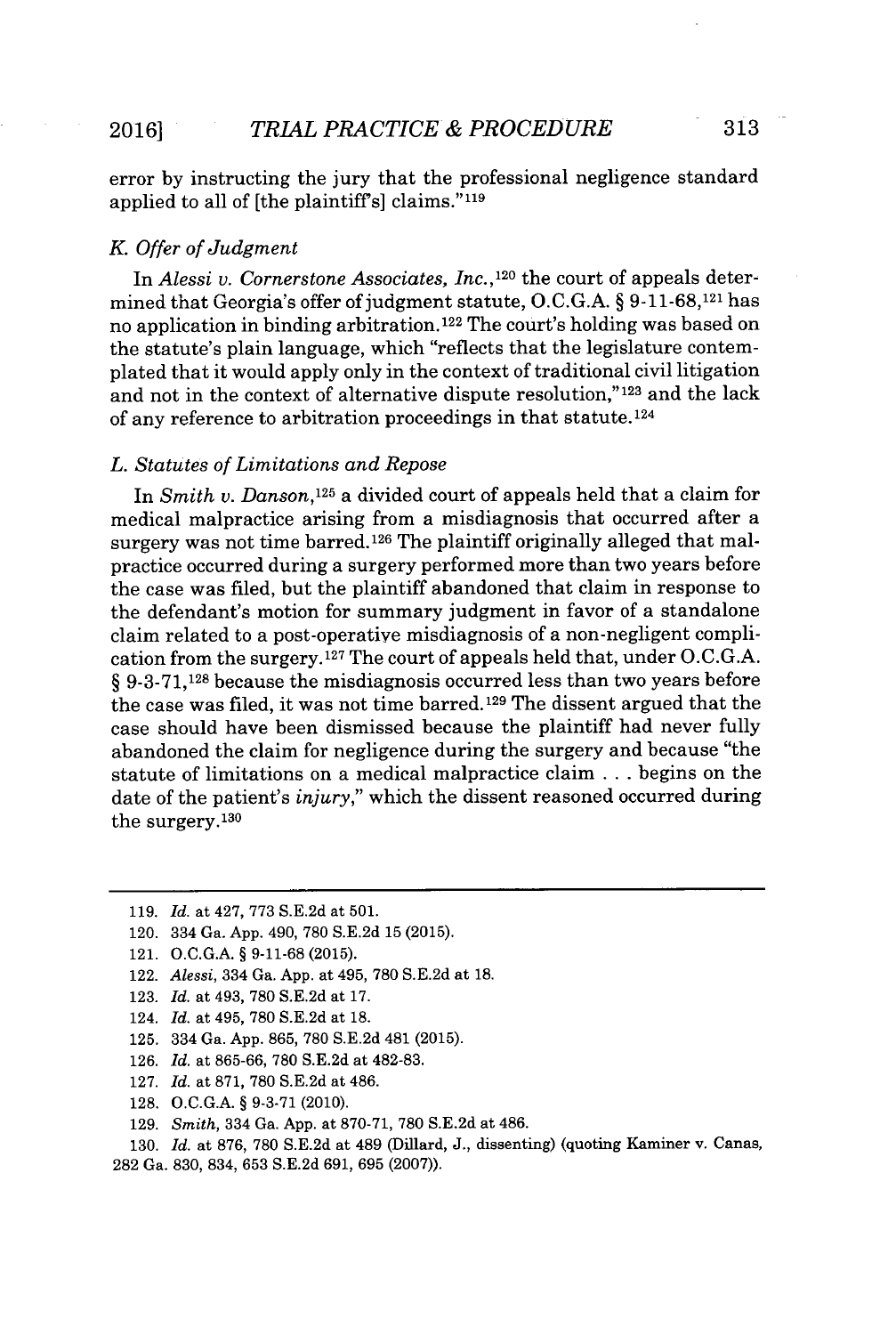In *Piedmont Hospital v. D.M.,131* the Georgia Court of Appeals held that a claim for failing to inform a patient that he was HIV-positive sounded in professional, as opposed to ordinary, negligence and was therefore barred **by** the five-year medical malpractice statute of repose, **O.C.G.A. § 9-3-71(b).132**

#### *M. Summary Judgment*

*In Nguyen v. Southwest Emergency Physicians, P.C.,133* the Georgia Supreme Court interpreted two definitions found in Georgia's emergency room statute:<sup>134</sup> "bona fide emergency services" and "emergency medical care." <sup>1</sup><sup>35</sup>The plaintiffs in *Nguyen* filed a malpractice action against a hospital and its staff. The plaintiffs took their daughter to the emergency room after she fell off her bed and hit her head. Based on triage conducted at the emergency room, the hospital concluded the daughter had no serious injuries and discharged her. In fact, the daughter suffered a skull fracture and subdural hematoma, which the plaintiffs alleged the hospital and staff negligently failed to diagnose and treat.<sup>136</sup> Prior to trial, the plaintiffs moved for partial summary judgment, contending the emergency room statute did not apply. **'37** The trial court granted the motion, agreeing with the plaintiffs contention. **138** But the court of appeals reversed, "holding that although [the daughter] was not diagnosed with a serious condition, there was some evidence that she had a medical condition that triggered the ER statute, so it is a question for the jury whether **O.C.G.A. § 51-1-29.5** applies." <sup>139</sup>

On appeal to the Georgia Supreme Court, the court held that the emergency room statute establishes an objective, rather than a subjective, standard for interpreting the terms "bona fide emergency services" and "emergency medical care."<sup>140</sup> Concerning the former, "the health care provider's subjective belief about what kind of care he was providing the patient or what kind of care the patient needed does not determine whether

**<sup>131. 335</sup>** Ga. **App.** 442, **779 S.E.2d 36 (2015).**

**<sup>132.</sup>** *Id. at* 448, **779 S.E.2d** at 41; **O.C.G.A.** *§* **9-3-71(b) (2007).**

**<sup>133. 298</sup>** Ga. **75, 779 S.E.2d** 334 **(2015).**

<sup>134.</sup> **O.C.G.A.** *§* **51-1-29.5** (2000 **&** Supp. **2016).**

**<sup>135.</sup>** *Nguyen,* **298** Ga. at **77-80, 779 S.E.2d** at **337-38.**

**<sup>136.</sup>** *Id. at* **75-77, 779 S.E.2d** at **336-37.**

**<sup>137.</sup>** *Id. at* **77, 779 S.E.2d** at **337.**

**<sup>138.</sup>** *Id.*

**<sup>139.</sup>** *Id.*

<sup>140.</sup> *Id. at* **77-80, 779 S.E.2d** at **337-38.**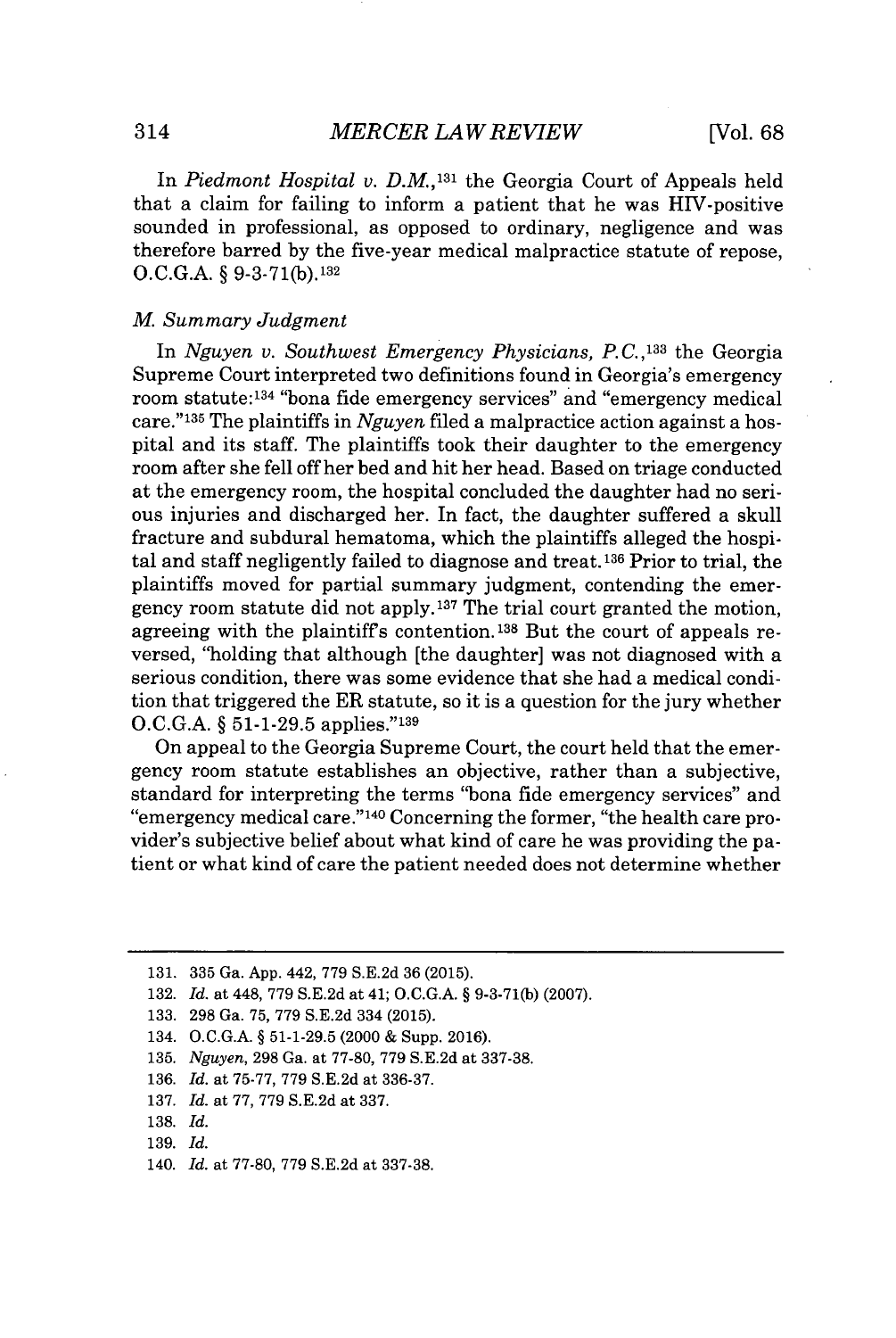'bona fide emergency services' were provided."<sup>141</sup> With respect to the latter, which requires an assessment of the patient's medical condition,<sup>142</sup> "[t]he patient's actual medical or traumatic condition is determinative **...** the health care provider's subjective opinion about the patient's condition is not controlling."<sup>143</sup> Ultimately, the court held that there was a genuine issue of fact as to whether the emergency room statute applied, which would have to be resolved **by** the jury. **<sup>144</sup>**

#### *N. Venue, Jurisdiction, Removal, and Remand*

In *American College Connection, Inc. v. Berkowitz,1<sup>45</sup>*the Georgia Court of Appeals addressed the reach of the long-arm statute when the defendant's minimum contacts in the state arise largely from internet transactions in that state.<sup>146</sup> The defendant was a company incorporated in Nebraska that helped high school athletes gain access to college athletic programs and financial aid. Students filled out a profile online and the defendant used that information to advocate for the students with colleges and universities nationwide. The plaintiff was a high school coach who signed a contract to refer students to the defendant in exchange for referral fees. When the plaintiff sued for breach of contract, the defendant argued that it lacked sufficient contacts in the state to be subject to personal jurisdiction.<sup>147</sup>

<sup>141.</sup> *Id.* at **80, 779 S.E.2d** at **338.** The court provided this explanation:

Thus, the "bona fide emergency services" element precludes a health care provider from benefitting from the protections of the ER statute with regard to care that, viewed objectively, was not emergency service, such as giving routine flu shots at a clinic set up in an ER. But medical services commonly provided in an emergency department, like evaluating, classifying, and treating patients who come in asserting that they require emergency care, will generally be "bona fide emergency services," even if the result of those services is that the patient is diagnosed as not needing (or no longer needing) emergency treatment.

*Id.* at **80, 779 S.E.2d** at **339.**

<sup>142.</sup> *Id.* at **81, 779 S.E.2d** at **339** ("In order for the ER statute to apply, the patient must have had a 'medical or traumatic condition manifesting itself **by** acute symptoms of such severity **.** . **.** such that the absence of immediate medical attention could reasonably be expected to result in placing the patient's health in serious jeopardy. **. . ."'** (quoting **O.C.G.A.** *§* 51-1-29.5(a)(5) (2000 **&** Supp. **2016)).**

<sup>143.</sup> *Id.*

<sup>144.</sup> *Id.* at **85, 779 S.E.2d** at 341-42. The court also noted the conflicting positions both parties may have to take at trial given that whether the emergency room statute applies is a question of fact for the jury to decide. *See id.* at **85** n.3, **779 S.E.2d** at 341 n.3.

<sup>145.</sup> **332** Ga. **App. 867, 775 S.E.2d 226 (2015).**

<sup>146.</sup> *Id.* at **868-69, 775 S.E.2d 227-28.**

<sup>147.</sup> *Id.*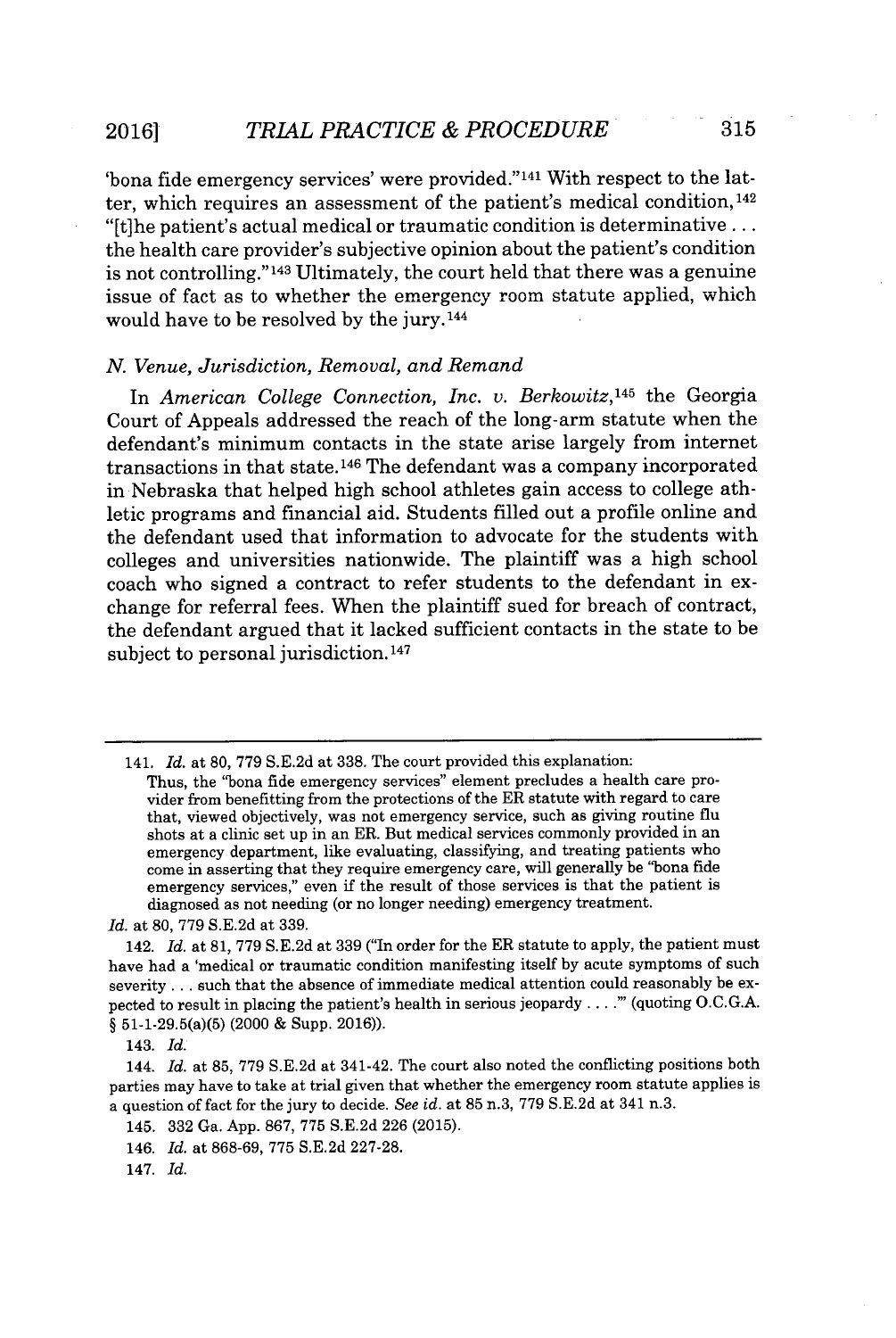Under the Georgia Long-Arm Statute,<sup>148</sup> courts may exercise personal jurisdiction over nonresidents who transact business in the state to the maximum extent permitted **by** procedural due process. **149 A** "single event may be a sufficient basis if its effects within the forum are substantial enough."<sup>150</sup> The court of appeals found that there was personal jurisdiction over the defendant for three reasons. First, the defendant's website was interactive, allowing users in Georgia to exchange information with the defendant in Nebraska.<sup>151</sup> Second, the defendant had several existing clients who were Georgia residents.<sup>152</sup> Third, the defendant hired the plaintiff to obtain clients from Georgia, which she did, and that activity was the basis of the lawsuit. **<sup>153</sup>**

The most notable holding in the case was that the actions of the plaintiff, who was an independent contractor, constituted actions of the defendant's "agent" in the state.1<sup>54</sup>The court stated that

in the minimum-contacts context under **O.C.G.A.** *§* **9-10-91,** we are not dealing with the traditional principal-agency theory of respondeat superior. Rather we are concerned with whether a forum state may exercise personal jurisdiction over a nonresident defendant based upon the minimum contact theory. And with the relaxation of the due-process criteria, the *jurisdictional distinction* between agents and independent contractors has begun to fade.15<sup>5</sup>

Thus, the court affirmed the trial court and held that it could exercise personal jurisdiction over the defendant.<sup>156</sup>

The Georgia Tort Claims Act **(GTCA)157** provides that tort actions against the state must be brought "in the state or superior court of the county wherein the loss occurred."<sup>158</sup>In *Board of Regents of University System of Georgia v. Jordan,1<sup>59</sup>*it was undisputed that all negligent acts

<sup>148.</sup> **O.C.G.A. § 9-10-91 (2007 &** Supp. **2016).**

<sup>149.</sup> *Am. Coll. Connection, Inc.,* **332** Ga. **App.** at **870, 775 S.E.2d** at **228.**

**<sup>150.</sup>** *Id.* at **871, 775 S.E.2d** at **229** (quoting Crossing Park Props., **LLC** v. JDI Fort Lauderdale, **LLC, 316** Ga. **App.** 471, 476, **729 S.E.2d 605, 609** (2012) (internal quotations and punctuation omitted).

**<sup>151.</sup>** *Id.* at **872, 775 S.E.2d** at **230.**

**<sup>152.</sup>** *Id.*

**<sup>153.</sup>** *Id.*

<sup>154.</sup> *Id.*

**<sup>155.</sup>** *Id.* (internal footnote and quotations omitted).

**<sup>156.</sup>** *Id.*

**<sup>157.</sup> O.C.G.A. § 50-21-28 (2013).**

**<sup>158.</sup>** *Id.*

**<sup>159. 335</sup>** Ga. **App. 703, 782 S.E.2d 809 (2016).**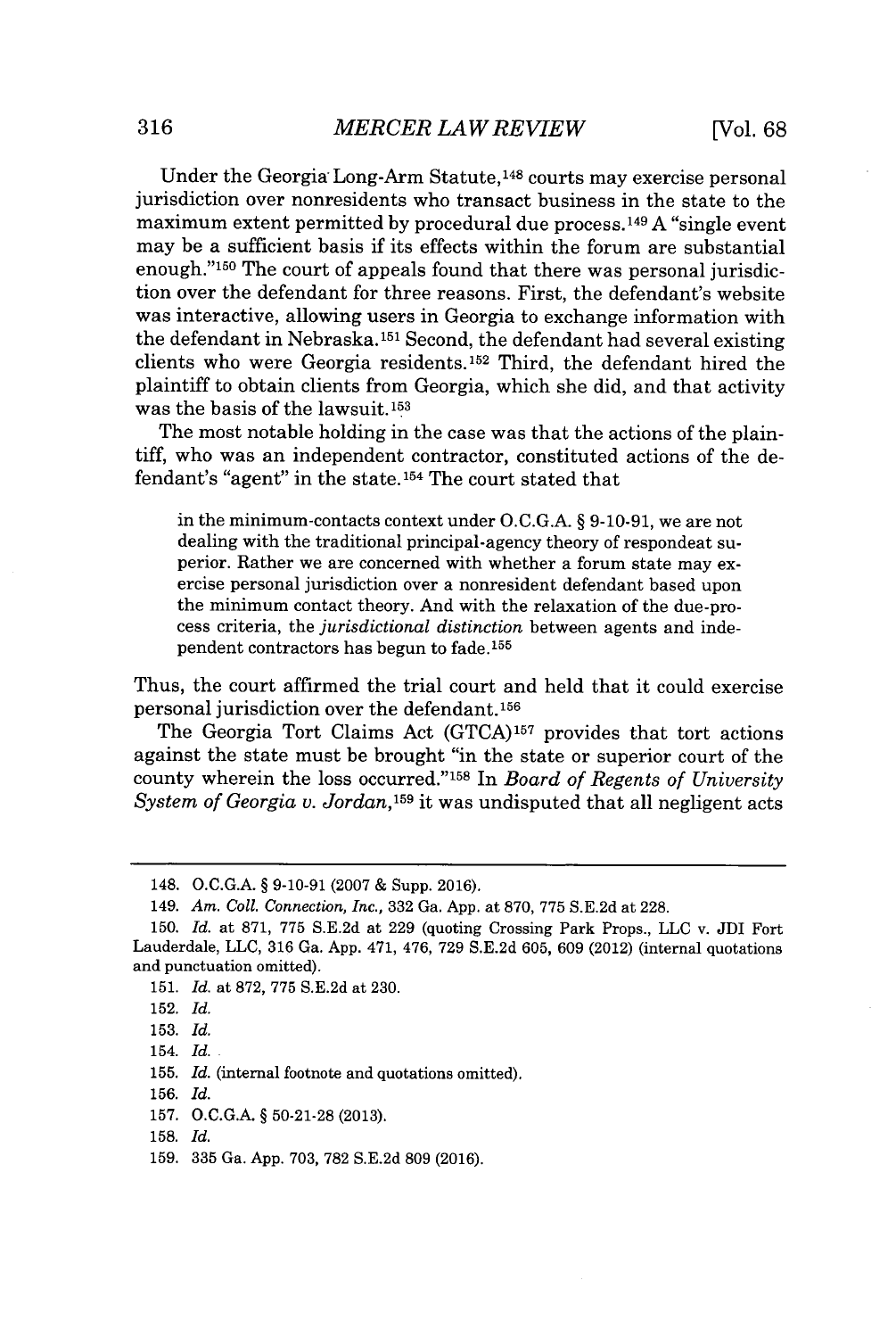occurred in Richmond County.<sup>160</sup> The court of appeals held that the **GTCA** permitted the plaintiffs to bring suit in Dekalb County, where the plaintiffs underwent corrective surgery to remedy those acts of negligence.<sup>161</sup> The court reasoned a substantial portion of the plaintiffs' losses occurred in the form of economic losses, pain and suffering, and mental anguish. 162 Under the **GTCA,** where venue under the statute lies in multiple counties the plaintiff may elect among them.1<sup>63</sup>

In *Hankook Tire Co. v. White*, <sup>164</sup> the Georgia Court of Appeals considered what constitutes "collusion" between parties who enter a consent judgment.165 The plaintiff, White, sued Hankook Tire Company (Hankook), a Korean corporation, and, inter alia, a Georgia corporation residing in Clayton County.<sup>166</sup> During the course of the litigation, the plaintiff settled with the resident defendant, and a consent judgment was entered against the resident defendant.<sup>167</sup> Hankook moved to transfer the case on the ground that venue had vanished.<sup>168</sup>

Venue does not normally vanish under **O.C.G.A.** *§* **9-10-31(d)169** when a consent judgment is entered against the resident defendant.<sup>170</sup> The exception to that rule is when the plaintiff and the resident defendant have "colluded." <sup>17</sup>1 Hankook argued that the plaintiff colluded with the resident defendant because **(1)** the plaintiff admitted the consent judgment was entered into for the express purpose of maintaining venue, and (2) the judgment recited the settlement value as a nominal amount (even though the actual value was **\$500,000).172** The court declined to define collusion with respect to the vanishing venue statute.173 But it noted "we can recognize collusion when we see it, and it is not present here." $174$  The simple fact that the plaintiff negotiated a consent judgment to retain

**<sup>160.</sup>** *Id. at* **703, 782 S.E.2d** at **810. 161.** *Id. at* 704, **782 S.E.2d** at **811. 162.** *Id.* **163.** *Id.* 164. **335** Ga. **App.** 453, **781 S.E.2d 399 (2016). 165.** *See generally id.* **166.** *Id. at* 453-54, **781 S.E.2d** at 399-400. **167.** *Id.* **168.** *Id.* **169. O.C.G.A. § 9-10-31(d) (2007). 170.** *See Hankook Tire Co.,* **335** Ga. **App.** at 453-54, **781 S.E.2d** at **399. 171.** *Id.* at 454, **781 S.E.2d** at **399. 172.** *Id.* at 454, **781 S.E.2d** at 400. **173.** *Id.* at 454 n.3, **781 S.E.2d** at 400 n.3. 174. *Id.*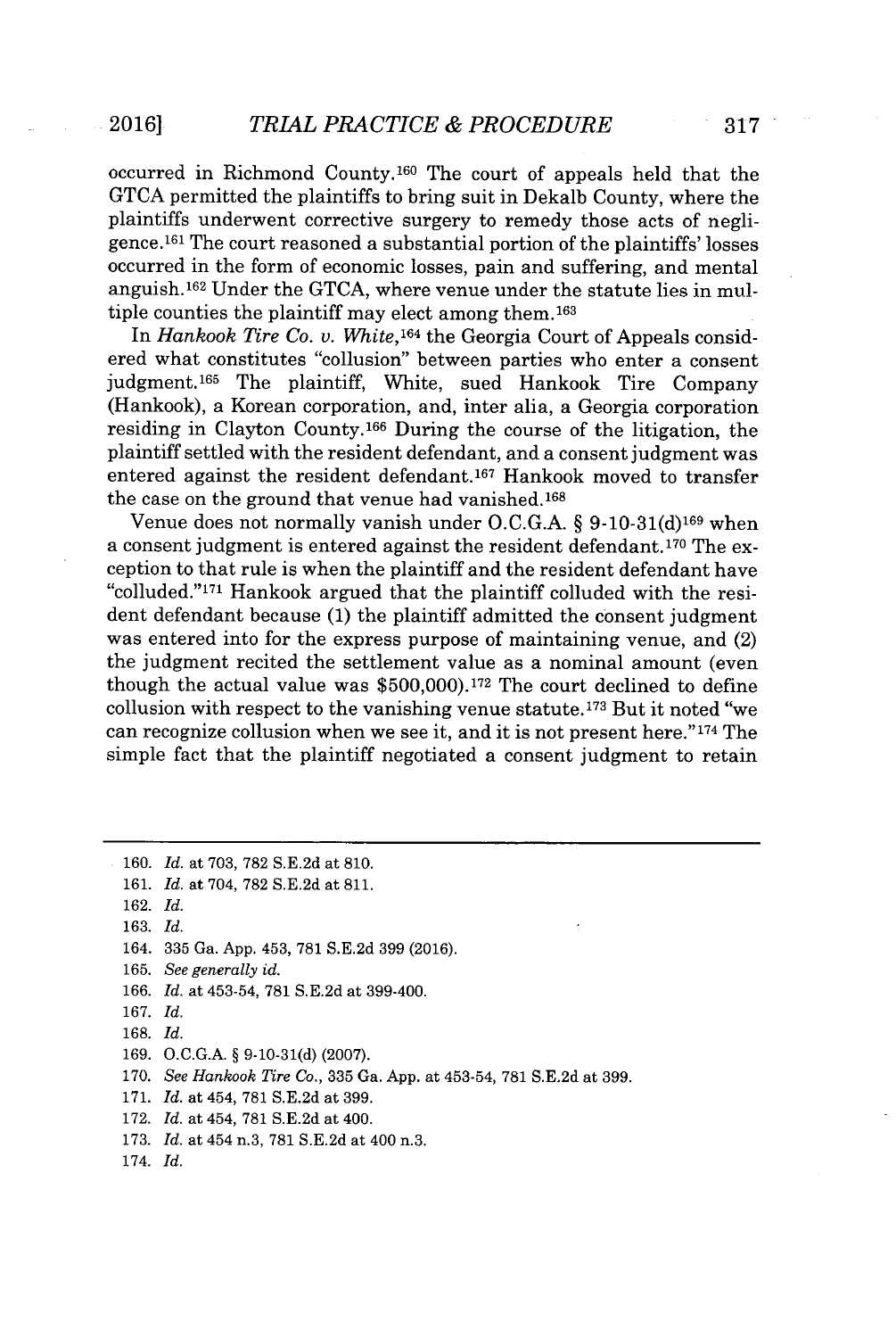venue was not improper.175 The value of the settlement was substantial. <sup>17</sup>6 And there was no evidence that the parties acted in concert. **177** The court therefore affirmed the trial court's denial of Hankook's motion to transfer venue. <sup>178</sup>

In *Kingdom Retail Group, LLP v. Pandora Franchising, LLC,179* the defendant was a foreign corporation that had its principal place of business in Maryland and a registered agent in Gwinnett County.<sup>180</sup> The plaintiff sued the defendant in tort in Thomas County because the wrongful acts occurred there. The defendant attempted to transfer the case to Gwinnett County<sup>181</sup> under the corporate venue statute,<sup>182</sup> which provides in applicable part:

In actions for damages because of torts, wrong, or injury done, [venue lies] in the county where the cause of action originated. If venue is based solely on this paragraph, the defendant shall have the right to remove the action to the county in Georgia where the defendant maintains its principal place of business. **. . .183**

The trial court granted the motion transferring the case, and the plaintiff appealed.184

The Georgia Court of Appeals reversed, holding that the county where the foreign corporation had a registered agent was not the county where it maintained its "principal place of business."<sup>185</sup> In a plurality opinion, the court noted that "principal place of business" is a term with a very specific meaning: in questions of residency and jurisdiction, it "is used almost exclusively to refer to a single place in the world meeting a certain standard, not to a place within a state meeting that standard." $186$  Thus, the statute allowed transfer of venue from the place where the tort occurred to the county where the defendant maintains its principal place of business *"only if* a defendant's principal place of business **.** . **.** is located

- **180.** *Id.* at **812-13, 780 S.E.2d** at 460.
- **181.** *Id.*
- **182. O.C.G.A. §** 14-2-510 **(2003).**
- **183. O.C.G.A. §** 14-2-510(b)(4).

184. *Kingdom Retail Group,* 334 Ga. **App.** at **812-13, 780 S.E.2d** at 460.

- **185.** *Id.* at 813-14, **780 S.E.** at 460-61.
- **186.** *Id.* at **816, 780 S.E.2d** at 462.

**<sup>175.</sup>** *Id.* at 454, **781 S.E.2d** at 400.

<sup>176.</sup> *Id.* at 454 n.1, 781 S.E.2d at 400 n.1.

**<sup>177.</sup>** *Id.* at 454 n.2, **781 S.E.2d** at 400 n.2.

**<sup>178.</sup>** *Id.* at 454, **781 S.E.2d** at 400.

**<sup>179.</sup>** 334 Ga. **App. 812, 780 S.E.2d** 459 **(2015).**